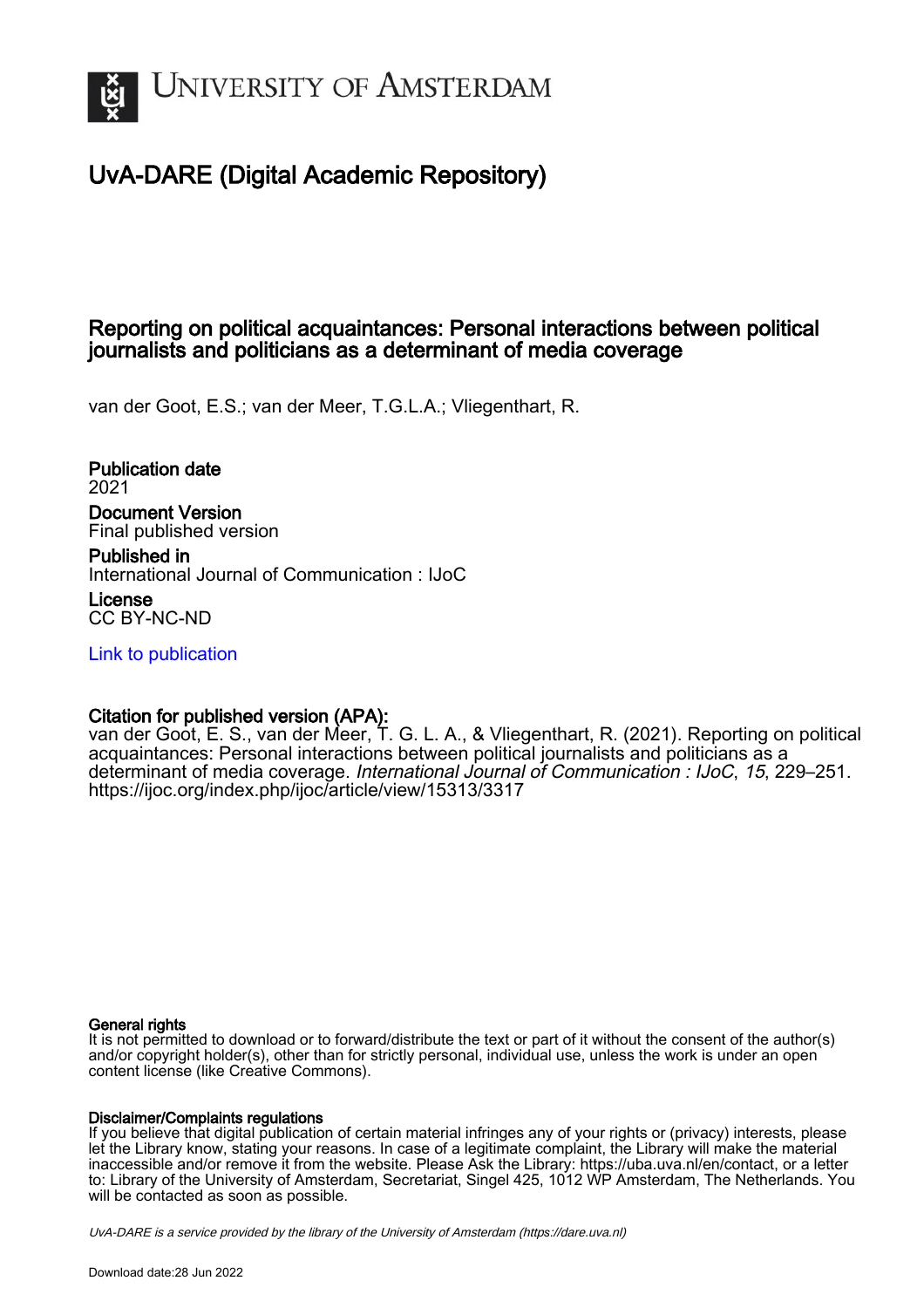## **Reporting on Political Acquaintances: Personal Interactions Between Political Journalists and Politicians as a Determinant of Media Coverage**

## EMMA S. VAN DER GOOT TONI G. L. A. VAN DER MEER RENS VLIEGENTHART University of Amsterdam, The Netherlands

To explain which politicians make it into the news, this study considers the influence of the personal interactions between political journalists and politicians. While theoretically plausible, there is little empirical evidence that the personal interactions between reporters and politicians are associated with news content. This study draws on a survey of political journalists combined with a content analysis of their newspaper articles to analyze how personal interactions with politicians and the background characteristics of journalists relate to their news-making. Overall, it is found that journalists report more often and more positively about politicians they have personal contact with and about those politicians who hold similar political views. Hence, personal interactions with journalists can be useful for politicians to attract (positive) media coverage.

*Keywords: media coverage, journalists, politician-journalist contact*

In democracies, news coverage is considered to be essential for the political success of individual politicians and political parties (Van Aelst et al., 2008). A vast majority of voters rely on the media for their information about politics. How journalists report about individual politicians and their respective parties thus plays a decisive role in how citizens come to perceive and evaluate political actors (Bennett & Entman, 2001). Ultimately, media coverage has the potential to shape electoral outcomes by paying (prominent) attention to politicians and presenting them in a(n) (un)favorable way (Hopmann, Vliegenthart, de Vreese, & Albæk, 2010). The antecedents of political actors in the news have been subject to ample scholarly attention (e.g., Tresch, 2009; Vos, 2014). However, one potential antecedent of politicians' presence in the news has remained noticeably unexplored: the personal interaction between politicians and journalists. It is crucial to address this interaction, as journalists and politicians depend on each other for the construction of journalistic texts, and political journalism seems unthinkable without the political information that politicians provide.

Emma S. van der Goot: e.s.vandergoot@uva.nl

Toni G. L. A. van der Meer: G.L.A.vanderMeer@uva.nl

Rens Vliegenthart: R.Vliegenthart@uva.nl

Date submitted: 2020-04-30

Copyright © 2021 (Emma S. van der Goot, Toni G. L. A. van der Meer, and Rens Vliegenthart). Licensed under the Creative Commons Attribution Non-commercial No Derivatives (by-nc-nd). Available at http://ijoc.org.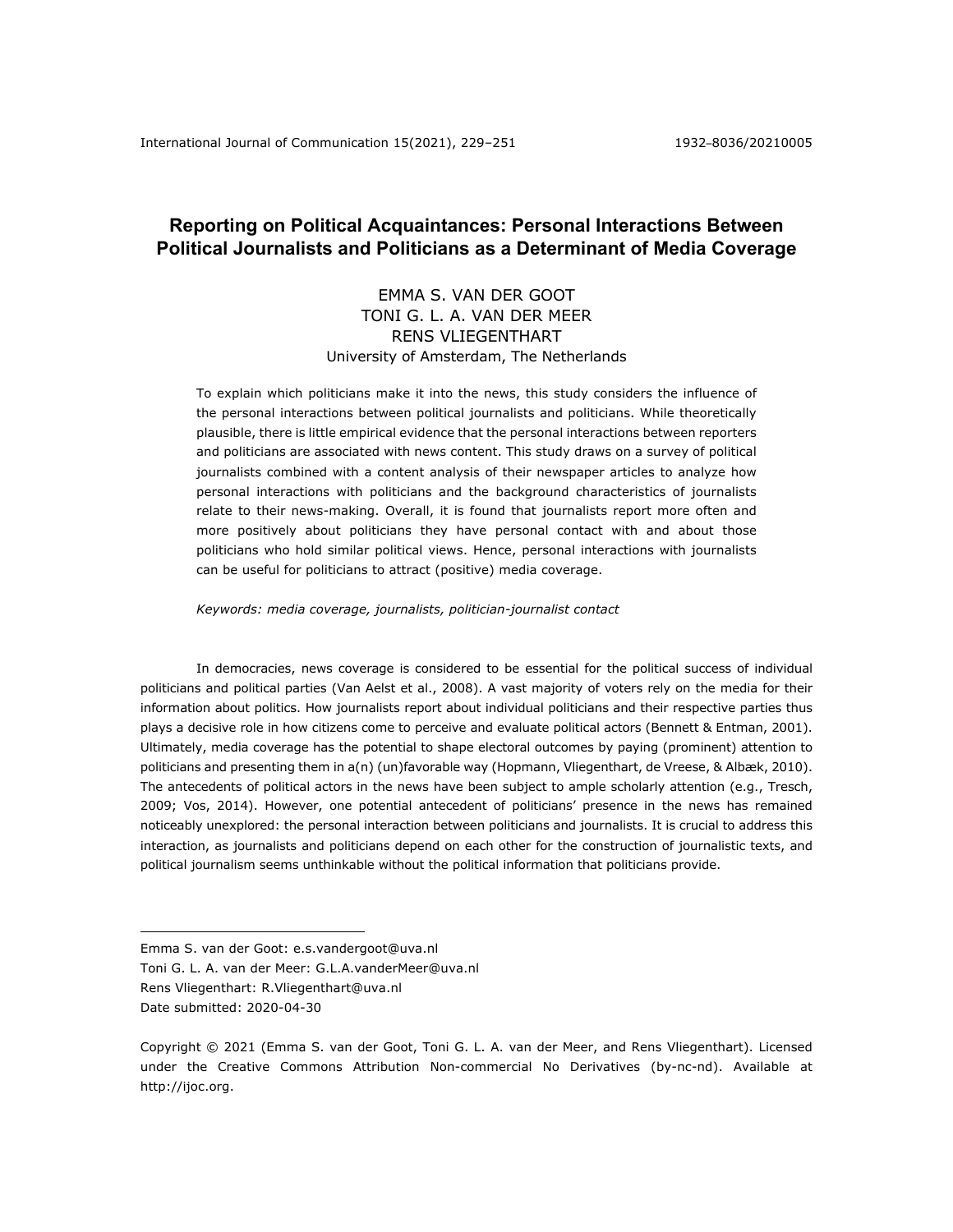Earlier studies that sought to understand media coverage of politicians and political issues have identified a wide variety of factors influencing whether and how actors and issues are covered. On the one hand, these factors can be identified in the journalistic news production process. A leading example here is the hierarchy of influences model that defines different levels on which those factors are present, ranging from the social system to individual journalists (Shoemaker & Reese, 1996). On the other hand, the efforts and strategies of politicians and other societal actors to get into the news (in the desired way), by, for example, staging pseudoevents or negative campaigning, has been widely studied (e.g., Lau & Pomper, 2004). In this study, we focus on the role of the individual journalist in the decision to include politicians in their news stories. Even though politicians devote ample resources to shape the media's agenda, the extent to which politicians are able to attract coverage depends largely on the aims and selection criteria of journalists (Van Aelst et al., 2008). Two main determinants dominate the current literature that explain how journalists influence the coverage of political actors. First, it is predicted that journalists tend to focus on politicians who are deemed more newsworthy because of their political standing (Vos, 2014). Second, it is expected that journalists tend to devote disproportionate attention to politicians or political parties with similar political orientations (Tresch, 2009).

We contend that additionally, reporters' personal interactions with politicians, both formal and informal, are of importance (Van Aelst & Aalberg, 2011). Theoretically, it has been argued that such forms of personal relationships affect news reporting (Cook, 2006; Davis, 2009). This interaction, on the one hand, provides journalists, and thereby news audiences, with unique political insights. On the other hand, it might backfire as it hampers the ability of political reporters to maintain the necessary distance, objectivity, and critical perspective necessary for accurate reporting (Wahl-Jørgensen, 2014).

Empirical studies on personal interactions and how they shape news coverage are lacking. Earlier studies that seek to explain the effects of personal interactions primarily use interview and survey data and are therefore only able to shed light on the *perceived* influence (e.g., Dindler, 2015; Maurer & Beiler, 2018). This study, instead, relies on a unique combination of data sources that offer the opportunity to consider how it relates to *actual* news-making. An elite survey among political journalists in The Netherlands is conducted and combined with a content analysis of their news articles. Although relatively few journalists participated in the survey, this study offers insight into the personal interactions among 20 journalists and their different political sources across the political spectrum. Moreover, the combination of data sources allows us to move beyond investigating merely perceptive measures of influence and consider how the interaction between journalists and politicians is associated with actual reporting.

### *RQ1: How does the personal interaction between political journalists and politicians relate to journalists' coverage of these politicians and their parties in The Netherlands?*

The Netherlands provides an interesting case since the relatively small size of the Parliament creates the opportunity for frequent personal encounters across the political spectrum (van Dalen, de Vreese, & Albæk, 2012). Moreover, because of the high number of parties with small ideological differences, parties need to make their distinct profiles clear, resulting in fierce competition for media attention (Van Aelst, Sehata, & van Dalen, 2010).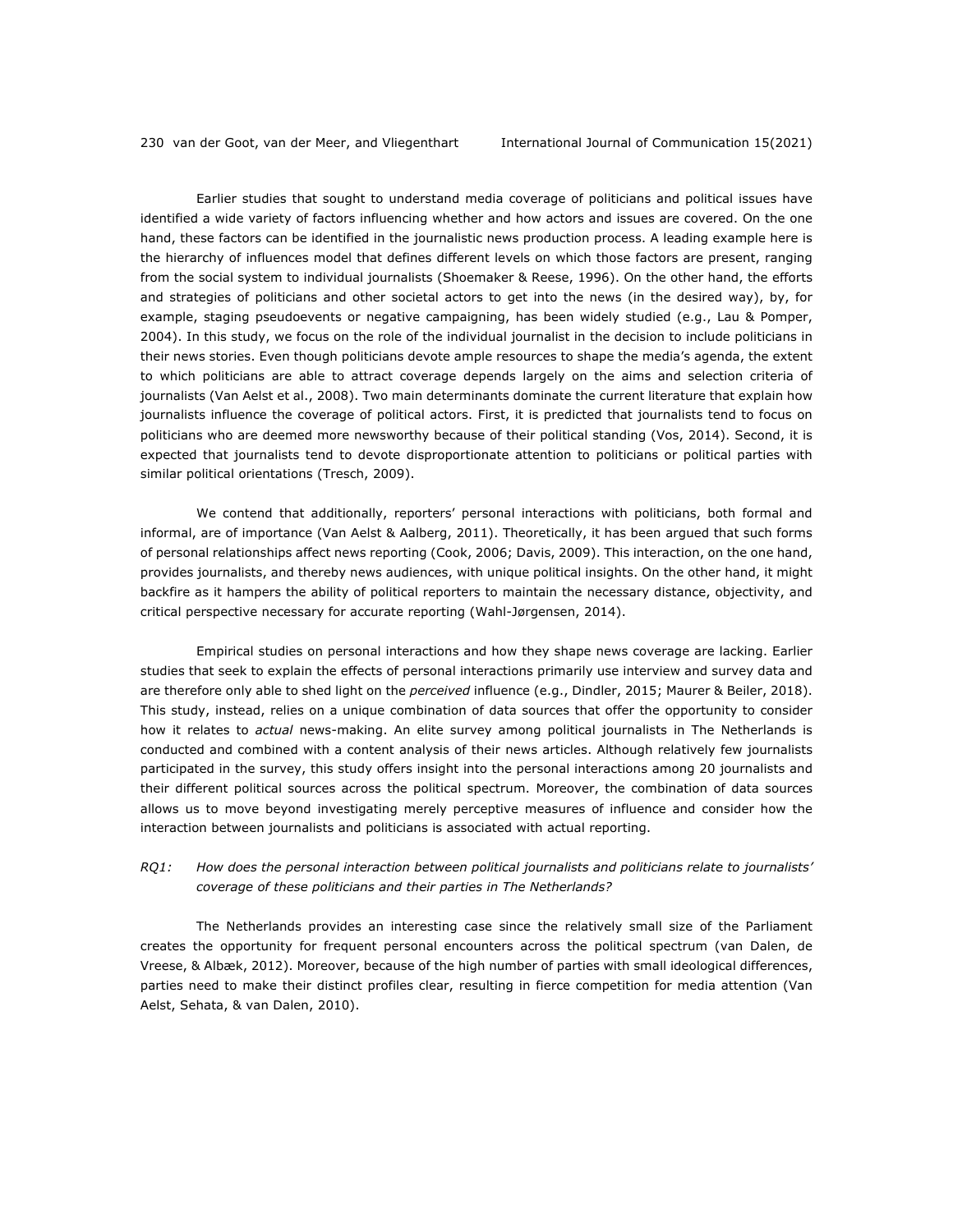#### **Theoretical Framework**

#### *Politicians and Media Coverage*

Van Aelst and Walgrave (2016) have put forward a "functional framework" (p. 498) to understand the role of the media for political actors. The media fulfill different purposes for political elites, including the possibility to reach out to potential voters. As the vast majority of people do not speak to politicians directly, they turn to the media for political information (Bennett & Entman, 2001). Even though social media provide new opportunities to communicate to voters, traditional media remain the most effective way to reach a larger and more dispersed group of voters (Helfer & Van Aelst, 2016). Accordingly, politicians constantly seek access to the media and are involved in an ongoing struggle over publicity with their fellow politicians (Van Aelst et al., 2010).

Three dimensions of media coverage have been identified in the literature as particularly important for politicians: *visibility*, *prominence*, and *tone*. For voters to get acquainted with political actors and their visions, and to consider them as viable government candidates, politicians and parties need first and foremost to be visible to them. Earlier studies have consistently found that media visibility affects the electoral success of political actors by increasing recognition and shaping vote choice (e.g., Hopmann et al., 2010).

Tresch (2009) argues that next to mere visibility, we need to consider prominence. While presence refers to whether an actor is mentioned in a journalistic text, prominence signifies how noticeable he or she is. Prominence refers to media appearances where politicians are not merely discussed by others but have the ability to voice their concerns and get their preferred arguments across (Shoemaker & Reese, 1996, p. 173). This is, for instance, achieved by being quoted or paraphrased (Van Aelst & Walgrave, 2016). In multiparty systems such as The Netherlands, where there are many political parties with small ideological differences and comparable party positions, direct quotes offer the opportunity to present arguments to distinguish oneself from others. Prominence can therefore be of vital interest.

In addition to visibility and prominence, empirical research has also considered the tone of coverage (i.e., *how* journalists report about politicians; Hopmann et al., 2010). Journalists can present political actors either positively or negatively, for instance, by discussing standings in the polls, performances in debates, or individual characteristics (Geers, Bos, & de Vreese, 2017). Whereas visibility and prominence are vital for voters to learn about political actors and their viewpoints, the tone might actually guide voters in deciding to vote for a certain political actor or not. Hopmann and his colleagues (2010), for example, find that Danish voters are more inclined to vote for a party if that party is evaluated more favorably in the news. Although the need for positive coverage has recently been challenged by populist politicians and parties who deliberately engage in conflict-bearing interaction with journalists (van Dalen, 2019), the dependency on positive coverage, at least for mainstream political actors, is clear.

To understand what shapes visibility, prominence, and tone, it is first necessary to reflect on journalistic practices and how news is constructed. Scholars have identified multiple levels of influence on news content: individual journalists, media routines, news outlets, social institutions, and the broader journalistic culture of a country (Shoemaker & Reese, 1996). In this study, the level of the journalist is of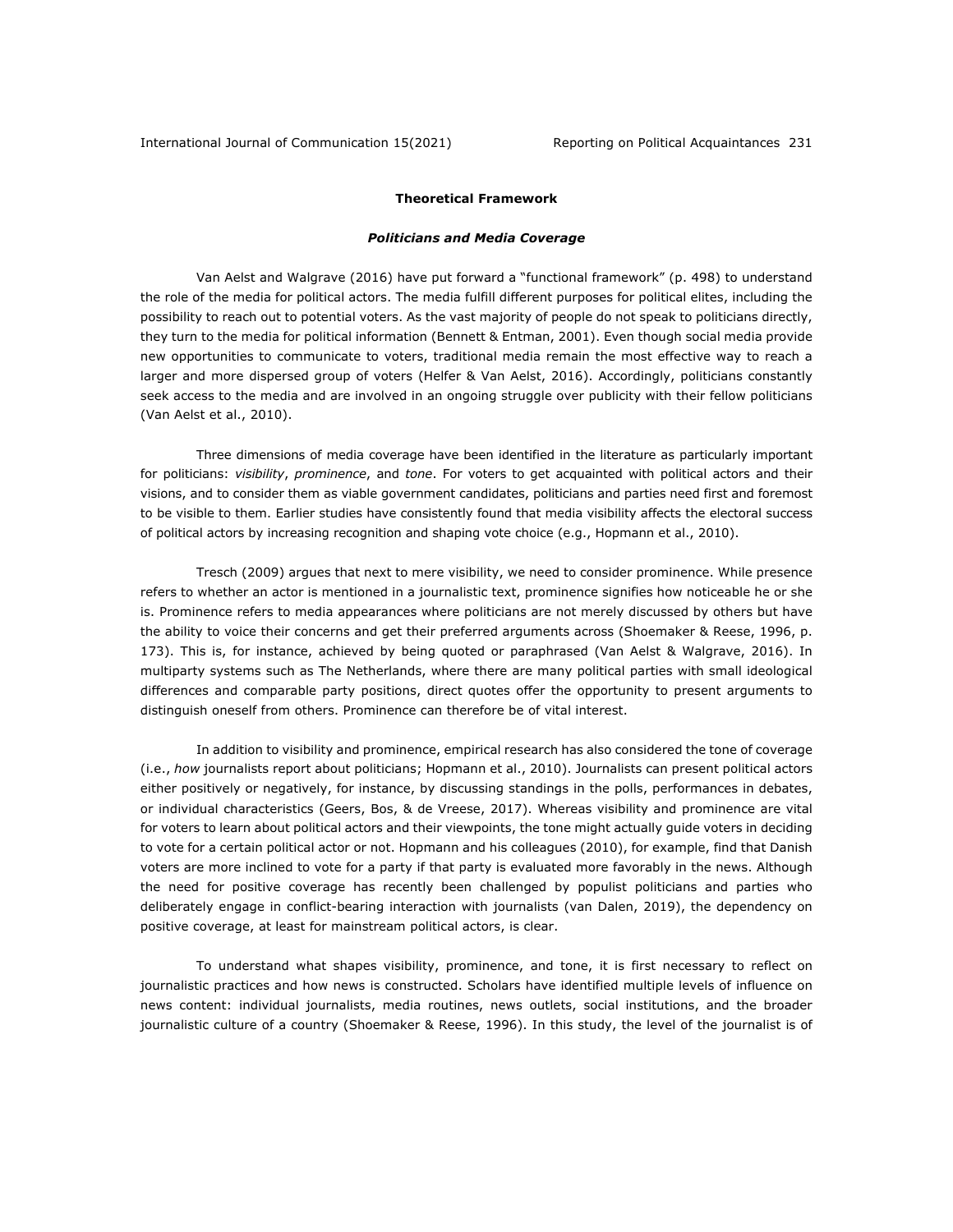central interest. At this level, the influence of the decision making, background characteristics, and other individual practices of the journalist on news content can be studied. Moreover, it is at this level that the interactions with politicians have their impact on news-making.

#### *The Influence of the Journalist*

Although politicians devote ample time and resources to influence news output, relatively few politicians receive more than occasional coverage. The role of the journalist is key in this process. Scholars argue that politicians are highly dependent on the aims and selection criteria of journalists (Van Aelst et al., 2008). Although journalists are dependent on politicians for information, they have an important role when it comes to selecting what makes it into the news (Shoemaker, Vos, & Reese, 2009). In the current literature, two main determinants of the presence of individual political actors in news media are considered: the newsworthiness of political actors and a bias toward specific politicians or parties (e.g., Haselmayer, Wagner, & Meyer, 2017; Tresch, 2009). Both focus on the influence of journalists on reporting. However, to understand why politicians receive attention, the efforts and strategies of politicians themselves cannot be ignored. Politicians can try to exert influence on news-making through political marketing. By adapting to the "logic" of the media, politicians can enhance their media presence as they themselves or their issues become more attractive for journalists (Strömbäck & Van Aelst, 2013, p. 342). As this study focuses on the perspective of journalists, it is not possible to analyze the strategic attempts of politicians in great detail. Nonetheless, the personal interactions between journalists and political reporters can be considered a way through which politicians can actively influence the content of news. Before exploring how personal exchanges might be used as a strategy to gain media attention, the two dominant theories are discussed.

#### *Newsworthiness and Ideological Distance*

The theory of news values suggests that journalists decide to include or exclude certain actors and events in their journalistic productions on the basis of newsworthiness. The newsworthiness of an actor is determined by a wide range of factors such as relevance, institutional position, seniority, gender, and potential political impact of the actor (for an overview, see Vos, 2014). If an actor scores high on factors such as potential political impact and holds a high institutional position, (s)he is considered more interesting and therefore likelier to appear in the news (Tresch, 2009; Van Aelst & Walgrave, 2016; Vos, 2014). Following news value theory, the actions and messages of, for example, party leaders are far more relevant and newsworthy than the things ordinary politicians say and do.

Although previous studies have found ample evidence for news value theory, it has also been criticized for assuming a rather passive, apolitical journalist that covers political actors because of the rational assessment of objective news values. Yet, because of the notion that political attitudes and ideology can be strong drivers of people's opinions and behaviors (e.g., Iyengar & Westwood, 2015), political orientation can potentially play an important role in journalists' individual decisions. Accordingly, it is assumed that journalists are—to a certain degree—guided by their own political orientations or the political orientation of the outlet they work for, in their news decisions and the construction of journalistic texts (Haselmayer et al., 2017; Patterson & Donsbach, 1996). Thus, ideological distance between a journalist/outlet and a politician/party might partly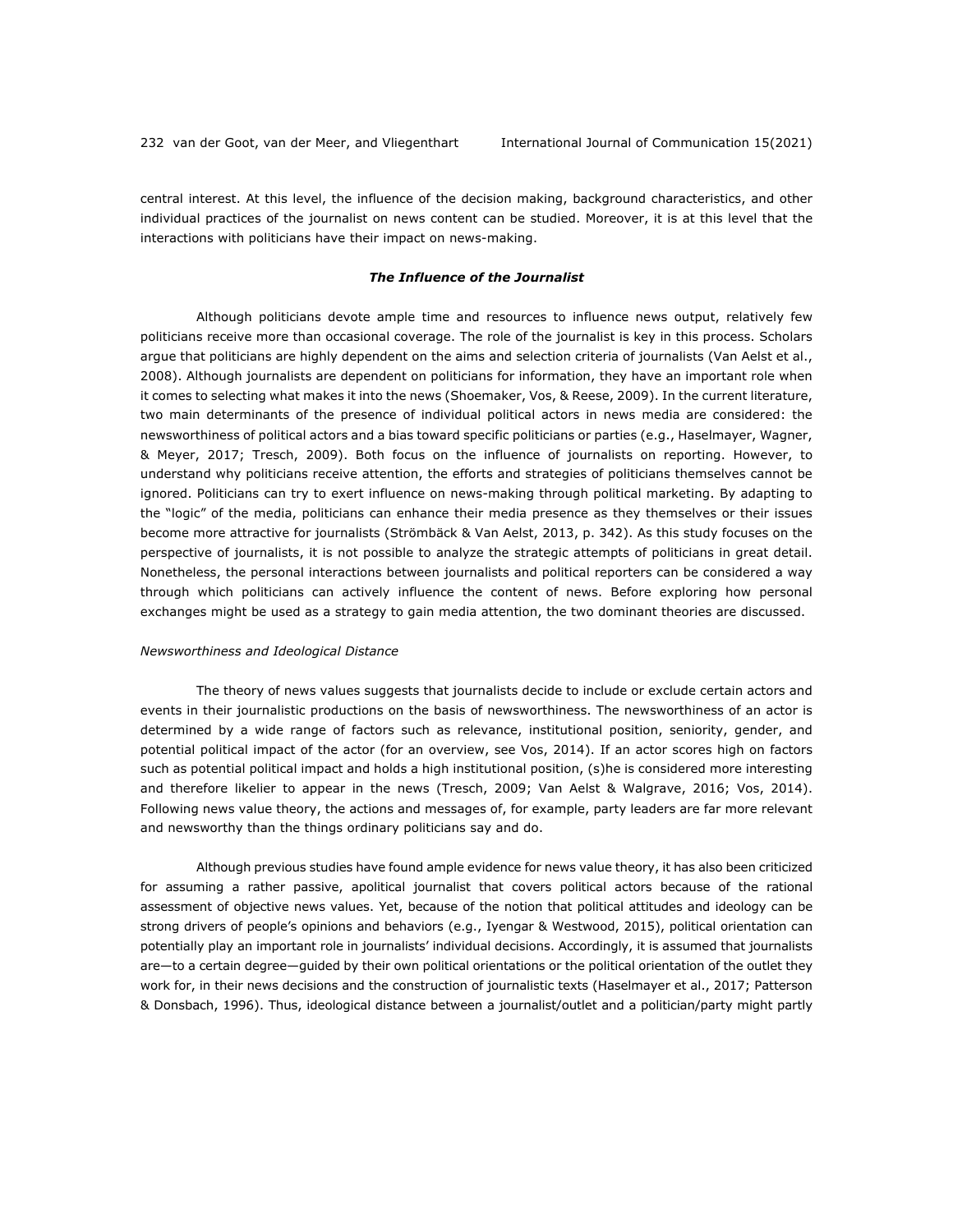explain who makes it into the news, where those with opposing ideology are less likely to be covered by journalists compared with those with similar political orientations.

With regard to the level of the outlet, studies have found some evidence for the effect of ideological distance, also in the Dutch context. Historically, The Netherlands, among other countries, has been characterized by a strong partisan press. Until 1960, the Dutch society was divided into ideological and religious pillars and newspapers functioned as a mouthpiece for the parties they were linked to within their pillar. Because of secularization and individualization in the 1960s, the importance of the pillar decreased, and consequently, newspapers became increasingly independent and critical (Brants & van Praag, 2006). Nonetheless, a recent study by van der Pas, van der Brug, and Vliegenthart (2017) finds that political parallelism is still present in The Netherlands and that newspapers are likelier to report on political issues that align with the political affiliations of their readership.

Little empirical evidence is available concerning the effect of ideological distance between journalists and politicians on the construction of political news since only a few studies have linked the characteristics of journalists with actual media output (Reinemann & Baugut, 2014). Nevertheless, as previous studies have highlighted the importance of ideological proximity between journalists and, for example, their editors (Ceron, Splendore, Hanitzsch, & Thurman, 2019) and citizens (Splendore & Curini, 2020), it is expected that journalists' news decisions can also reflect their political preferences. Journalists are expected to reach out to political sources that have similar political orientations—a close ideological distance. Consequently, these political actors will arguably receive more media coverage from that individual journalist compared with politicians with opposing views. Moreover, as outlets often have a group of readers with fairly similar political preferences, journalists might want to satisfy their readership by favoring some actors over others (Haselmayer et al., 2017). This leads to the following hypotheses:

*H1: The smaller the political distance between a journalist and a political actor, the (a) more visible*  and (b) prominent a political actor will be and the (c) more positive the coverage of that political *actor will be in the articles of that journalist.*

#### *Personal Interaction*

This study proposes to consider the personal interaction between journalists and politicians as an additional determinant of media coverage. Besides meeting on organized occasions, such as press conferences, journalists and politicians frequently contact each other, for instance over the phone or via email, and through this regular contact can establish a personal relationship (Van Aelst & Aalberg, 2011). Hence, personal interaction could be, to a certain extent, an indication of a personal relationship or bond between journalists and politicians. For the current study, we extrapolate arguments on journalist-political relationship from previous work to theorize about the potential explanatory power of personal interaction on journalist's news production. Earlier studies that seek to explain how the regular formal and informal personal interactions between political journalists and politicians might influence reporting have provided insight into the *perceived* influence on journalistic productions and not the impact on *actual* news-making (e.g., Dindler, 2015; Maurer & Beiler, 2018). Nonetheless, these studies on perceptions can be helpful to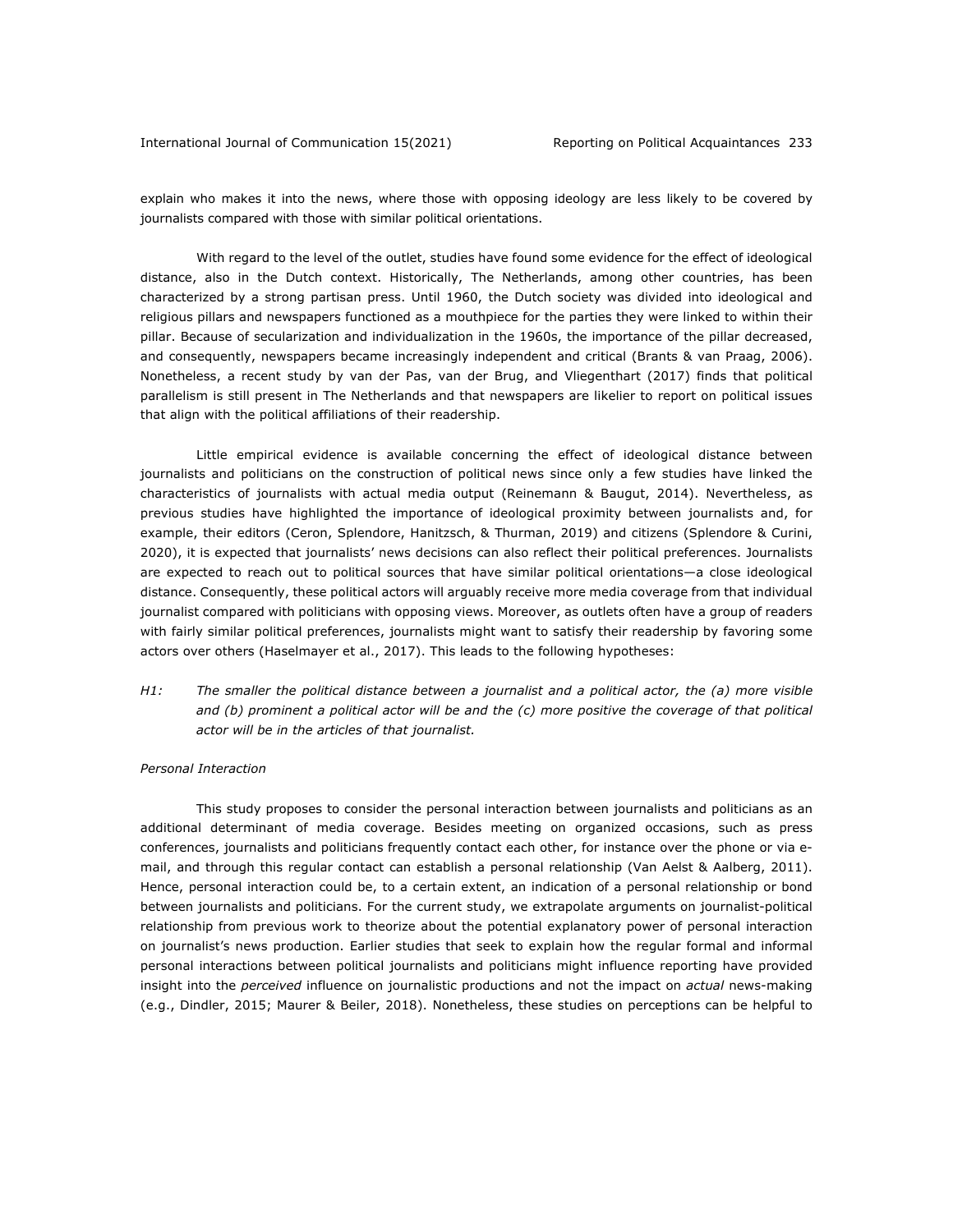understand the potential effect of a personal interaction on the visibility of, prominence of, and tone toward political actors in the news.

Scholars have argued that establishing a personal relationship with journalists constitutes an important strategy for politicians to increase their media visibility (e.g., Aalberg & Strömbäck, 2011; Van Aelst et al., 2010). Politicians constantly seek to enhance their influence on news, through personal relations politicians can unobtrusively try to control the news output (Maurer & Beiler, 2018). Both actors depend on each other. They have valuable resources to share with one another, and a personal relationship might facilitate this exchange of information and ultimately might result in coverage. On the basis of interviews with political journalists in Austria, Maurer and Beiler (2018) conclude that regular contact with a journalist increases the politicians' chance of being included in a news story. Journalists felt that personal contact influenced their work and were likelier to report on politicians they have personal contact with.

The reversed story also seems to hold. The absence of a personal interaction with journalists could explain why certain politicians are inadequately represented in the news. According to Aalberg and Strömbäck (2011), the underrepresentation of female politicians as news sources could be attributed to the fact that they have less frequent and personal encounters with political reporters compared with their male counterparts.

Besides the influence on visibility and prominence, a personal interaction likely has a direct impact on the tone of coverage. Although personal interactions have clear advantages for journalists, they are also perceived as problematic (Wahl-Jørgensen, 2014). Especially informal and close personal interactions seem to conflict with some of the most important journalistic principles. Objectivity and autonomy are key ideal journalistic norms that provide legitimacy and credibility to news-making. Objectivity refers to the attempt of journalists to reflect political reality as it is without the interference of their own biases, and autonomy refers to the independence of journalists of their sources (Deuze, 2005). A close and friendly relationship with politicians might be at odds with those norms. Personal interactions are characterized by proximity and therefore seem to contradict with maintaining the necessary distance of a source. Moreover, being close to a source could limit the ability of journalists to objectively report about that source (Schudson, 2003). Skovsgaard and van Dalen (2013) discuss that journalists might develop a "blind spot" (p. 373) that causes misconduct or other irregularities to go unnoticed.

The same argument seems to hold with regard to journalists who have established more professional and formal personal relationships with journalists. It can be quite difficult for journalists to be critical of their political sources as they depend on them for information. If politicians are negatively portrayed in the news, they might refuse to share information in future contact (Brants, de Vreese, Möller, & van Praag, 2010). This way a professional interaction could also result in a positive bias as journalists feel pressured to provide their sources with favorable coverage. Concerning the influence of personal interaction, the following hypotheses can be formulated:

*H2: Political actors with whom a journalist has the most regular personal contact will be (a) more visible, (b) more prominently covered, and (c) more positively covered in the journalist's articles compared with political actors who have less or no contact.*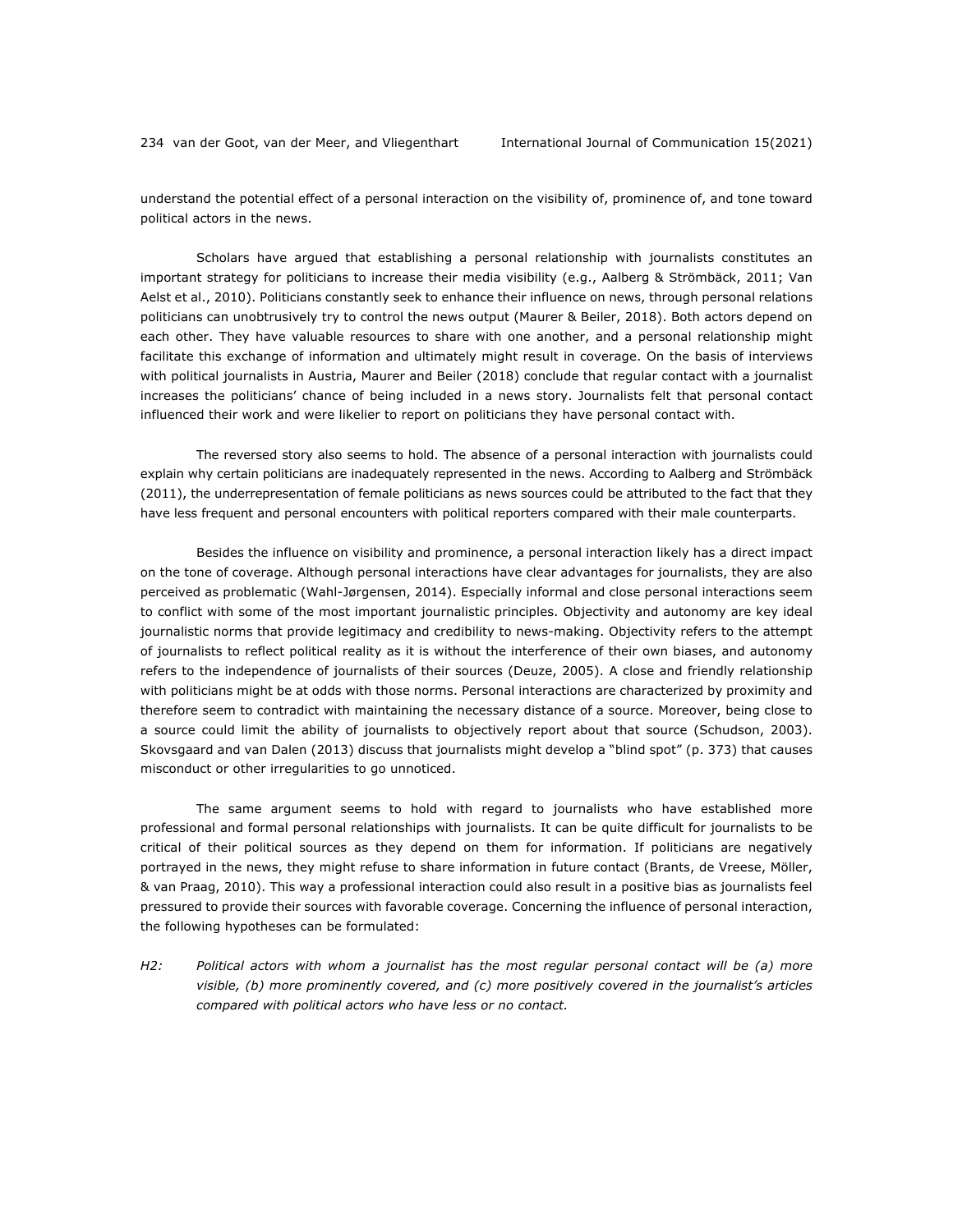#### **Research Design**

#### *Data*

To test the hypotheses three different steps of data collection have been undertaken. First, a survey is conducted among political journalists to obtain information on their political backgrounds and personal contact with politicians. Secondly, articles from these journalists have been collected and analyzed to assess the visibility of, prominence of, and tone toward political actors. Thirdly, information on the background characteristics of politicians have been collected, to control for the newsworthiness of politicians and to determine the distance between the political orientation of the journalists and the politicians.

- 1. To examine the interaction between journalists and politicians, a survey was conducted among Dutch political reporters. The survey contained questions on background characteristics, political orientation, and interactions with politicians and parties. Political journalists are defined as "journalists who report, analyze or give commentary on national politics" (van Dalen et al., 2012, p. 910) and are operationalized as journalists who have reported on domestic politics in their last 10 news articles. The data collection has been carried out online. The names and addresses of various political journalists have been collected by visiting Web pages of media outlets and by additional telephone inquiries. Eventually, a total of 197 journalists received an e-mail in February 2019 in which they were invited to participate in an online survey. After several reminders over a period of two months, 42 journalists filled out the survey (response rate  $= 21.3\%$ ). However, more than half of them refused to answer with which politicians or political actors they have personal contact and could therefore not be included in the sample. The final sample, therefore, consists of 20 journalists (slightly over 10% of the total sample). Although this response rate is rather low, it provided enough information on various relationships between journalists and political actors. Moreover, because of the combination with other data, the final data set holds a multilevel structure and a multilevel model can be appropriately estimated with a limited number of clusters. The sample of journalists consists of four women and 16 men between the age of 25 and 67 with, on average, 24.55 years of experience. The journalists work for various newspapers; two journalists primarily work for television.
- 2. To determine the association between personal contact and news coverage, news articles of the journalists that filled out the survey were obtained. We only have information about the current political sources of journalists and therefore a recent timeframe is considered, from March 8, 2018, until March 8, 2019. Most of the online as well as offline articles were accessible through the digital LexisNexis database. From the journalists (also) working for television, we only included their written articles. With television news, it is often not possible to identify who is responsible for the content of the production; consequently, television broadcasts were excluded from the sample selection. To acquire additional articles from news websites that were not directly available on LexisNexis, the online archive INCA was used (for more information, see Trilling et al., 2018). The articles of the journalists were first selected with general search terms, such as "politics," and articles with a high level of similarity were omitted.<sup>1</sup> Afterward, a list was composed of

 $<sup>1</sup>$  LexisNexis omits the news stories that do not or barely differ from each other but that are repeated in</sup> multiple newspapers.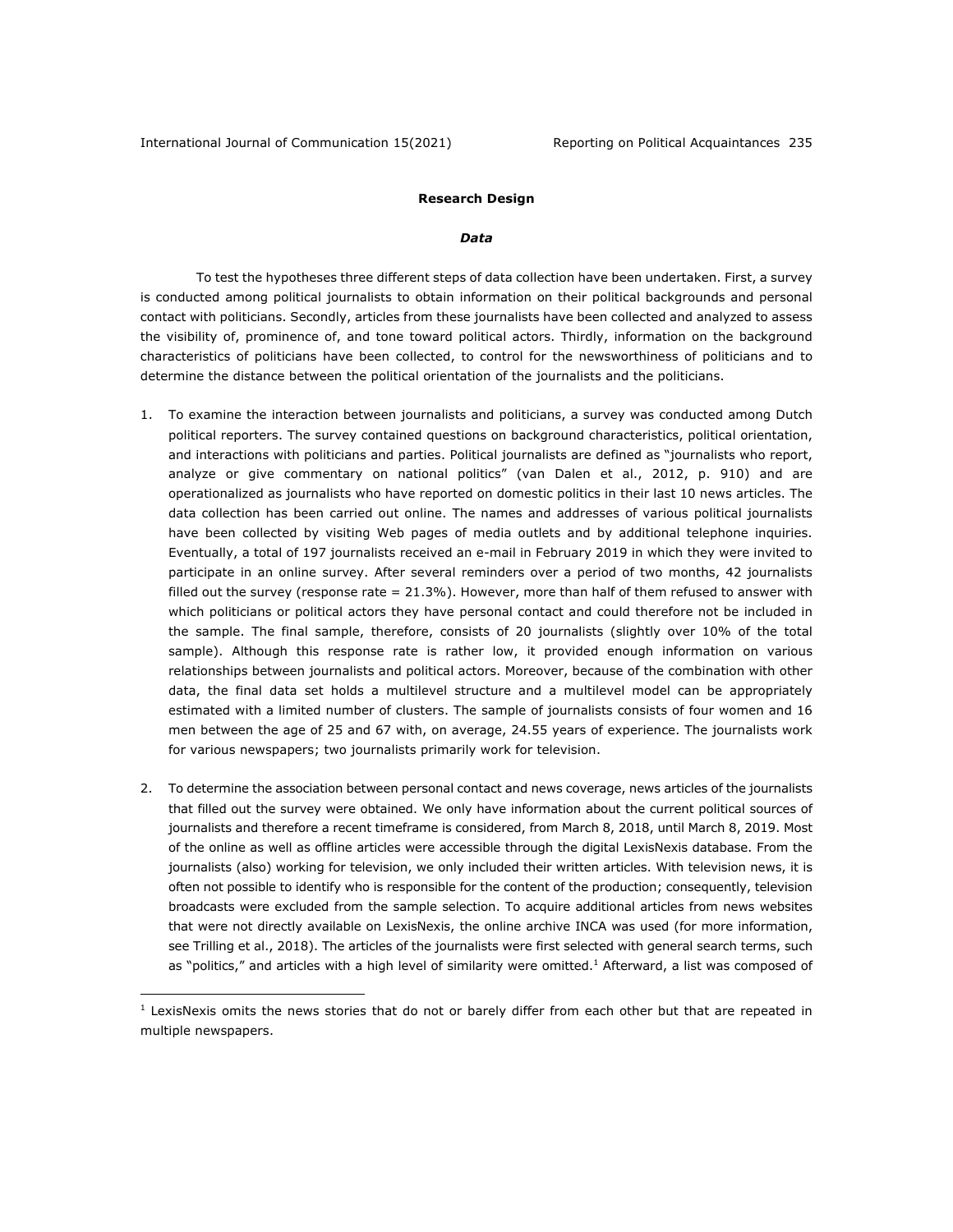all the politicians/parties, and only the articles that covered at least one politician/party were included. Finally, the sample consisted of 1,476 articles covering 129 members of Parliament and 24 (junior) ministers. The decision to consider members of Parliament as well as ministers was guided by the survey responses, where both types of politicians were mentioned frequently. Politicians who are not mentioned at least once in the articles or as a source are not included in the analysis. An automated content analysis was performed to capture the visibility of politicians and parties. For tone and prominence, a manual quantitative content analysis was deemed more reliable (see online Appendix A for the codebook: https://osf.io/k8xjr/?view\_only=c4b10ae7295a47d1bb9cac4d5046e917). All the articles have been coded by one member of the research team. To assess intercoder agreement, a sample of 10% randomly chosen articles for sentiment toward politicians and parties, and 5% for prominence, were double-coded by another member of the research team. The Krippendorff's alpha, a measure of intercoder reliability, produced a score of 0.67 for tone toward politicians and a score of 0.62 for tone toward parties. The intercoder agreement score of prominence is 0.77. Although these scores are not perfect, we consider them satisfactory here, given the often-reported complexity of coding sentiment in newspaper articles (see Boukes, van de Velde, Araujo, & Vliegenthart, 2020).

3. Finally, information on the background characteristics of politicians, such as gender and experience, was retrieved from the official government's website (www.tweedekamer.nl). For the political orientation of the parties and the politicians, The Chapel Hill Expert Survey of 2017 was used. This survey is completed by political scientists who specialize in political parties and contains an estimation of party positions (see www.chesdata.eu). Since there is no information on this variable for the relatively new party FvD, this party and its two party members have been excluded from the sample.

#### *Operationalization of the Variables*

#### *Dependent Variables*

The first dependent variable, *visibility*, is measured by the number of times a politician or party is mentioned in an article, and this was coded automatically. This count measure is preferred over a dummy variable (mentioned or not) because it accounts for actors being addressed only briefly, and those actors that received substantive attention in a news item. In line with earlier studies, only the first five politicians or parties that are present in an article are considered, as they are likely to be the focus of the article (Hopmann et al., 2010), and because it is relatively uncommon that more than five politicians are mentioned in one article. In our sample, less than 10% of the articles contained more than five politicians. On average, articles contain 10.68 mentions of politicians and parties, which includes multiple mentions of the same actor.

*Prominence* was manually coded by considering whether a politician is quoted (0/1) and whether the politician is paraphrased (0/1) in the article. A scale of *prominence* was constructed by adding the two dummy variables. The scale runs from 0, not present in the article or only referred to in passing, to 2, both quoted and paraphrased (Cronbach's alpha: 0.74). On average per news item, 1.93 politicians are quoted, and 0.73 politicians are paraphrased.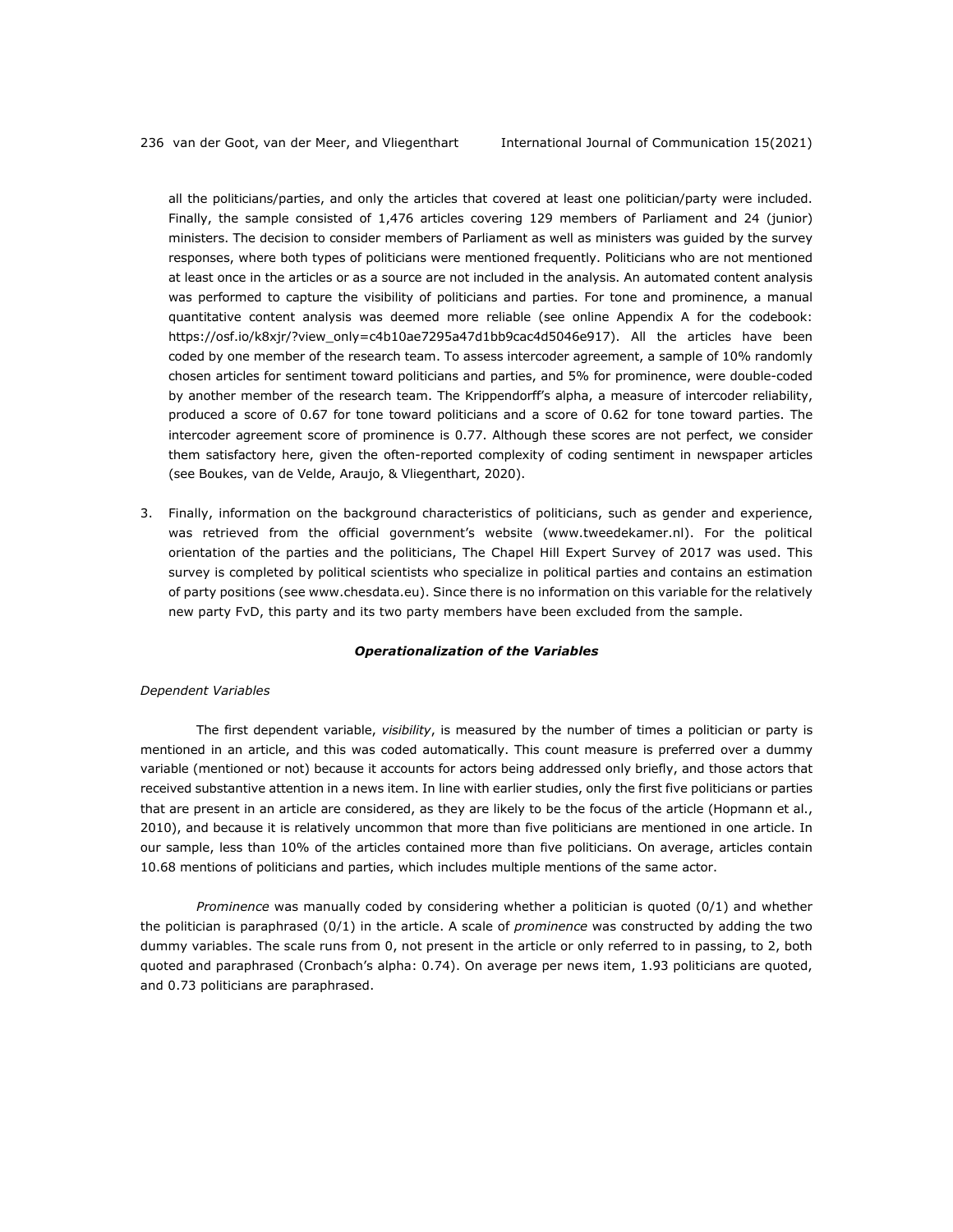The variable *tone* was also coded manually and operationalized as the average tone toward an actor and measured on a 3-point negative to positive scale. Following van Dalen and associates (2012), a positive tone (+1) is present when "the actor's merits, successful solutions, solved problems or abilities" (p. 911) are emphasized, and a negative tone (-1) is indicated by a focus on "the actor's failures, unresolved problems or inabilities" (p. 911). If the article does not contain any evaluative judgements, or when there are both positive and negative references, the variable tone is coded as neutral/mixed (0). Overall, the mean tone is slightly positive, which is in line with previous findings on sentiment toward political actors in Dutch media coverage (see Vliegenthart, Boomgaarden, & Boumans, 2011).

#### *Independent Variables*

The first main independent variable, *contact*, is operationalized as being one of the political actors the journalist, who wrote the article, has the most personal contact with (1) or not (0). Personal contact was defined as direct communication with politicians through meeting them personally, by talking over the phone or via e-mail, and so forth. This variable is generated from the following question posed to journalists: *Can you tell us which politicians/party you have the most personal contact with?* The journalists could write up to three politician names and a party name.<sup>2</sup> Of the journalists, 14 indeed mentioned three names; the rest indicated one or two relevant names (i.e., members of the Senate or European Parliament were not included<sup>3</sup>) and three of them mentioned only the party/parties they have contact with. In total, 36 different politicians and seven different parties were mentioned.

For the second main independent variable, *political distance*, the distance between the political position of the journalist and the politician is calculated. In the survey, the journalists indicated on an 11 point scale whether they lean more to the left (0) or to the right (10) side of the political spectrum. There is a small left bias in the sample (*M* = 3.95, *SD =* 1.73), but five journalists positioned themselves in the middle and three clearly to the right. For the political parties and their party members, the party positions of the Chapel Hill Expert Survey are used. This survey has a similar scale to measure political leaning. The absolute distance between the journalist and the respective party on the scales is used as an independent variable.

#### *Control Variables*

Because of findings from previous research, the following control variables have been included to [estimate a completely specified model \(see online Appendix A.4 for the operationalization:](https://osf.io/k8xjr/?view_only=c4b10ae7295a47d1bb9cac4d5046e917) https://osf.io/ k8xjr/?view\_only=c4b10ae7295a47d1bb9cac4d5046e917). First, party leaders, ministers/secretaries, members of the government parties are likelier to receive news coverage because of their higher political

 $<sup>2</sup>$  Note that the contact variable only includes up to three of the sources journalists most often have personal</sup> contact with. The journalist can have more sources that are not captured with this variable.

 $3$  For these politicians, the process of personal interaction and getting in the news might be different, especially physical meetings might be less common/different with EU politicians. Also, research has shown how EU politics and politicians are not that commonly covered in Dutch news (e.g., de Ruiter & Vliegenthart, 2018), which might distort the relation between personal interaction and media coverage.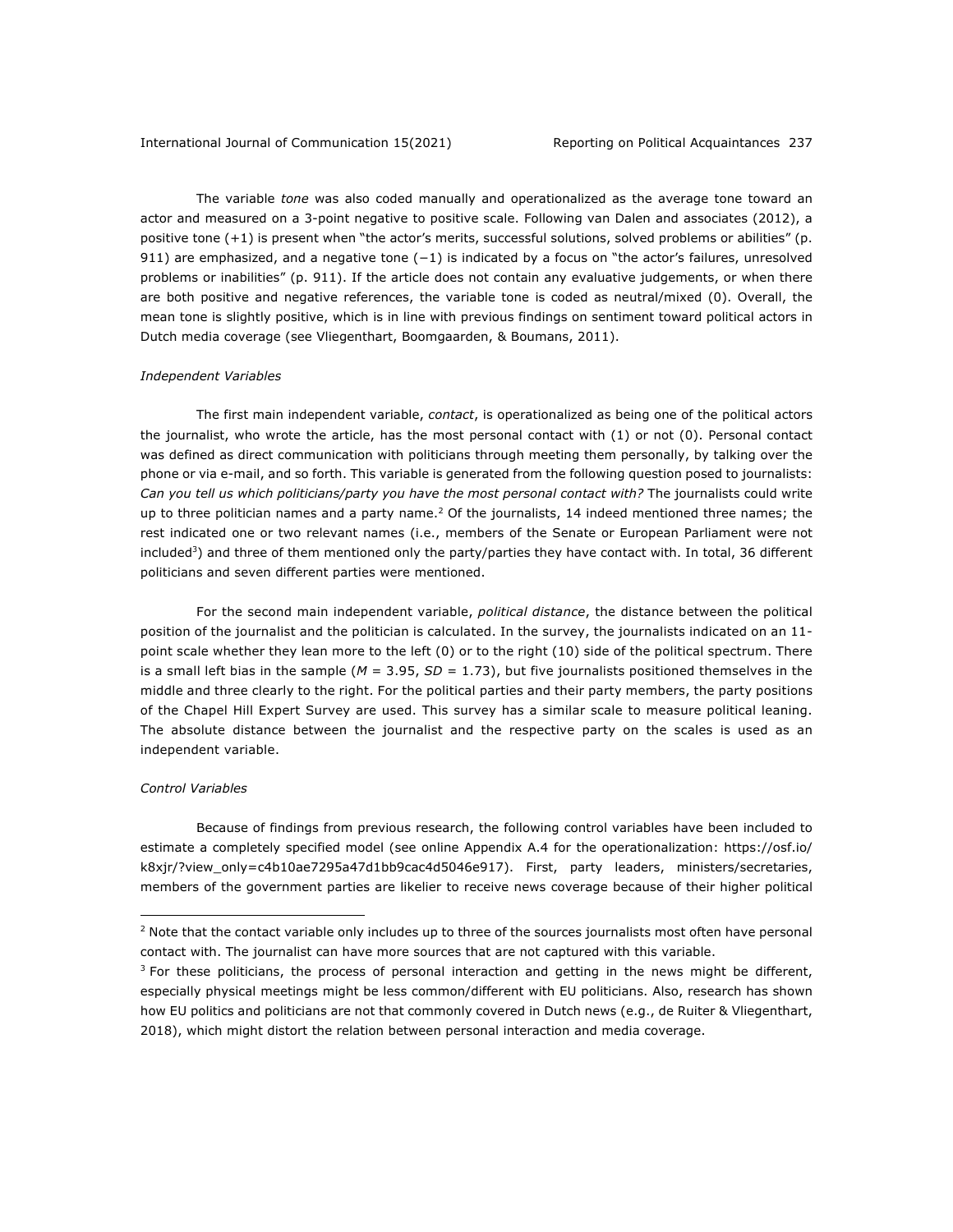standing and resulting newsworthiness (Van Aelst et al., 2008). Secondly, experience has been found to have a positive influence on media coverage (Tresch, 2009). Thirdly, political centrality needs to be considered as niche party members might receive increased attention because of their extreme positions on issues. Fourth, gender needs to be controlled for, as male politicians tend to receive more attention. Finally, the overlap between the subject of the article and whether the politician is a spokesman on that issue is included in the model. If a politician is an expert on the topic, (s)he will likely be included in the article. Concerning the party, three aspects are considered: whether the party is part of the government, whether it is seen as an extremist party, and party size. Here, the same logic applies as with the politicians. Government parties, larger parties, and niche parties are deemed more newsworthy and are thus likelier to gain additional media coverage (Vos, 2014).

Finally, control variables on the article and journalist level are included. The difference between tabloid and broadsheets are considered as the latter tend to devote more space to political issues and might refrain from using explicit positive or negative references toward politicians. Article length is controlled for, as longer articles may contain more references to politicians. Lastly, we control for the frequency of personal contacts a journalist in general has.

#### *Analysis*

The first dependent variable, *visibility*, is measured by count data, which implies that there is a high concentration of zero occurrences (politician not mentioned in the article) in the data set, and only a few cases with high values (mentioned very often). As visible in Table 1, the mean of visibility is concentrated around zero and the variance is considerably larger than the mean, which indicates overdispersion. A negative binomial regression model is a viable option here (e.g., Tresch, 2009). Therefore, a negative binomial regression model is preferred, and the incidence rate ratios (IRR) are reported. The IRR tells us the factor change in the expected count of visibility for a unit increase in the independent variable. Values above 1 signal a positive relationship and values below 1 a negative.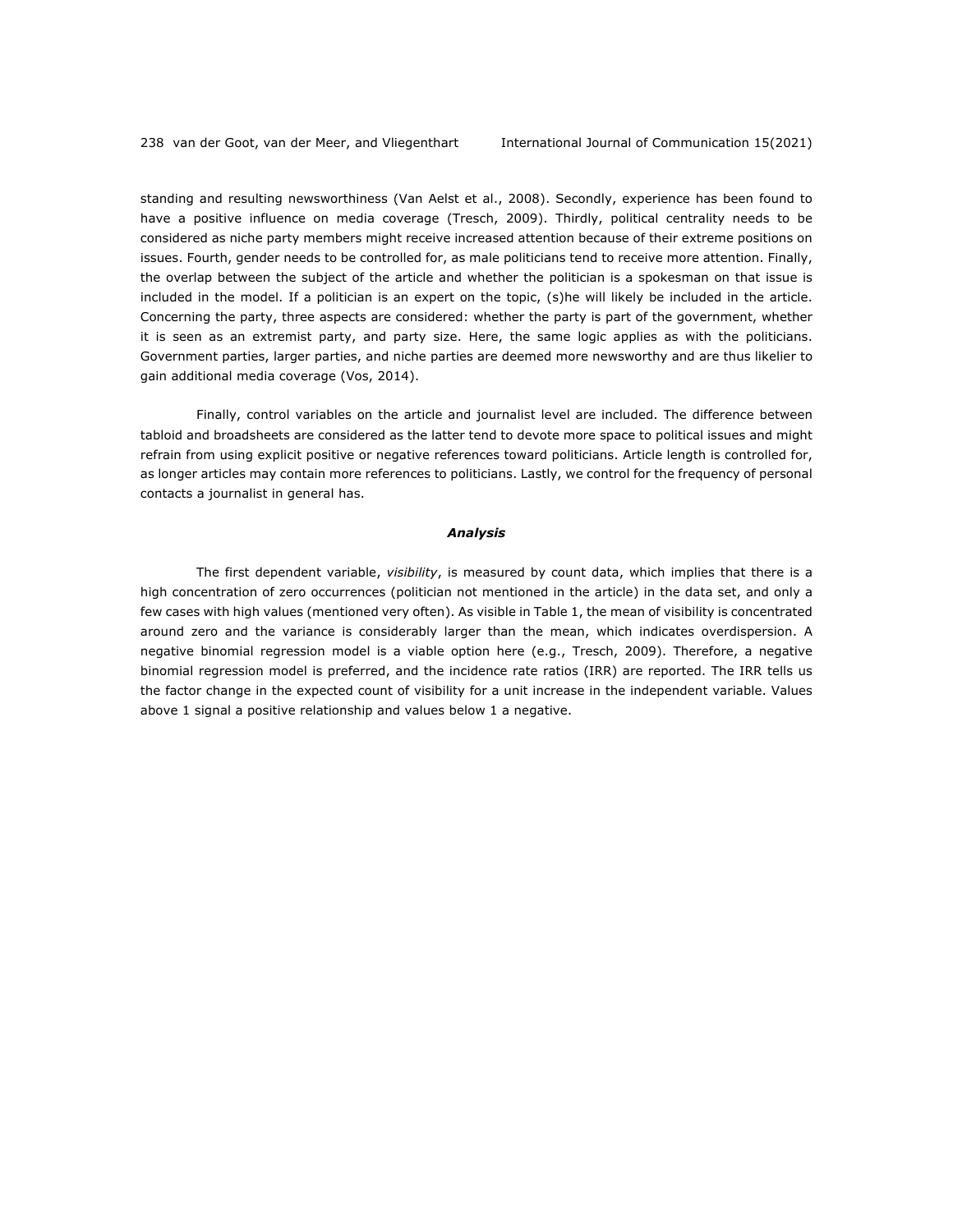| Table 1. Descriptive Statistics Main Variables for Politicians and Parties. |      |      |          |     |  |  |
|-----------------------------------------------------------------------------|------|------|----------|-----|--|--|
| Variables                                                                   | Mean | Sd   | Min      | Max |  |  |
| Dependent variables*                                                        |      |      |          |     |  |  |
| Political actor level:                                                      |      |      |          |     |  |  |
| Visibility Politicians                                                      | 0.04 | 0.53 | 0        | 48  |  |  |
| <b>Visibility Parties</b>                                                   | 0.42 | 1.39 | 0        | 30  |  |  |
| Tone Politicians                                                            | 0.07 | 0.61 | $-1$     | 1   |  |  |
| <b>Tone Parties</b>                                                         | 0.07 | 0.58 | $-1$     |     |  |  |
| Prominence Politicians                                                      | 0.01 | 0.02 | 0        | 2   |  |  |
| Explanatory variables**                                                     |      |      |          |     |  |  |
| Political actor level:                                                      |      |      |          |     |  |  |
| Contact Politicians                                                         | 0.02 | 0.13 | $\Omega$ |     |  |  |
| <b>Contact Parties</b>                                                      | 0.08 | 0.27 | 0        |     |  |  |
| Political Distance Politicians                                              | 2.75 | 1.84 | 0        | 9   |  |  |
| <b>Political Distance Parties</b>                                           | 2.44 | 1.83 | 0        | 9   |  |  |

*Table 1. Descriptive Statistics Main Variables for Politicians and Parties.*

*Note*. The descriptive statistics present journalist-politician combinations.

\*From automated and manual content analysis.

\*\*From elite survey data and Chapel Hill expert survey 2017.

In addition, it is necessary to account for the dependency in the data with a multilevel model. A three-level approach is adopted: the politicians and parties are considered nested in articles, and the articles are nested in journalists. The journalists are thus at the upper cluster level, and the politicians are at the lower unit-level. For each journalist in the data, there are multiple articles and for each article, there is information on 153 politicians and 12 parties. This resulted in 221,391 cases of journalist, article, politician, and party combinations. Four different models have been estimated through a step-by-step inclusion of variables. The first model is an empty model and is used as a reference. The main independent variable contact is included in the second model. In the third model, the independent variable political distance and a range of background variables of the political actors are added. The final model consists of additional controls on the level of the article and the journalist.

For the dependent variables *tone* and *prominence*, a multilevel ordinal logistic regression is applied since these variables are measured on a 3-point and 4-point scale respectively. With an ordinal logistic regression, the proportional log-odds of being in the same category or higher versus being in any other category is estimated. A test of the proportional odds assumption indicates that the assumption is not violated for the two main independent variables, contact and political distance, in both the model predicting prominence and tone. Each of the analyses will be conducted separately for politicians and parties. Note that the tone model only includes the politicians that are mentioned in the articles.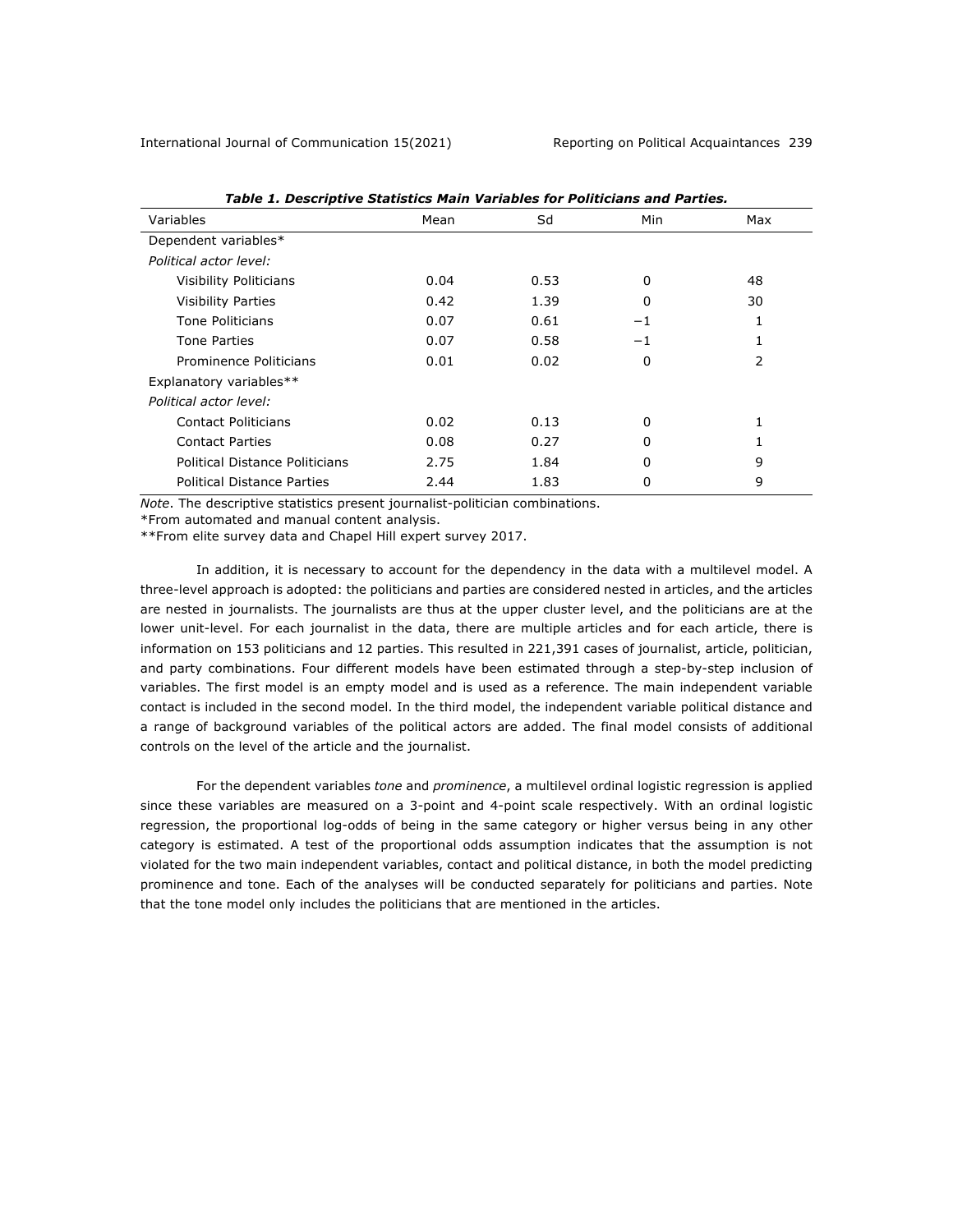### **Results**

#### *Visibility*

Table 2 summarizes the incidence rate ratios of the fully specified model predicting visibility. The likelihood-ratio tests of the subsequent regression steps indicated that the full model is preferred over the [other models \(see online Appendix B.1](https://osf.io/k8xjr/?view_only=c4b10ae7295a47d1bb9cac4d5046e917) for more information: https://osf.io/k8xjr/?view\_only=c4b10a e7295a47d1bb9cac4d5046e917).

H1a predicted that the smaller the political distance between the journalist and the political actor, the more visible that actor would be in the articles of that journalist. The results indicate that distance in political orientation is negatively related to visibility. With an increase in distance by 1, the incidence rate ratio of being visible significantly decreases by a factor of 0.88 for politicians, and by a factor of 0.83 for parties, holding all the variables constant. This means that journalists are less likely to report on political actors who are more distant from their own political orientation.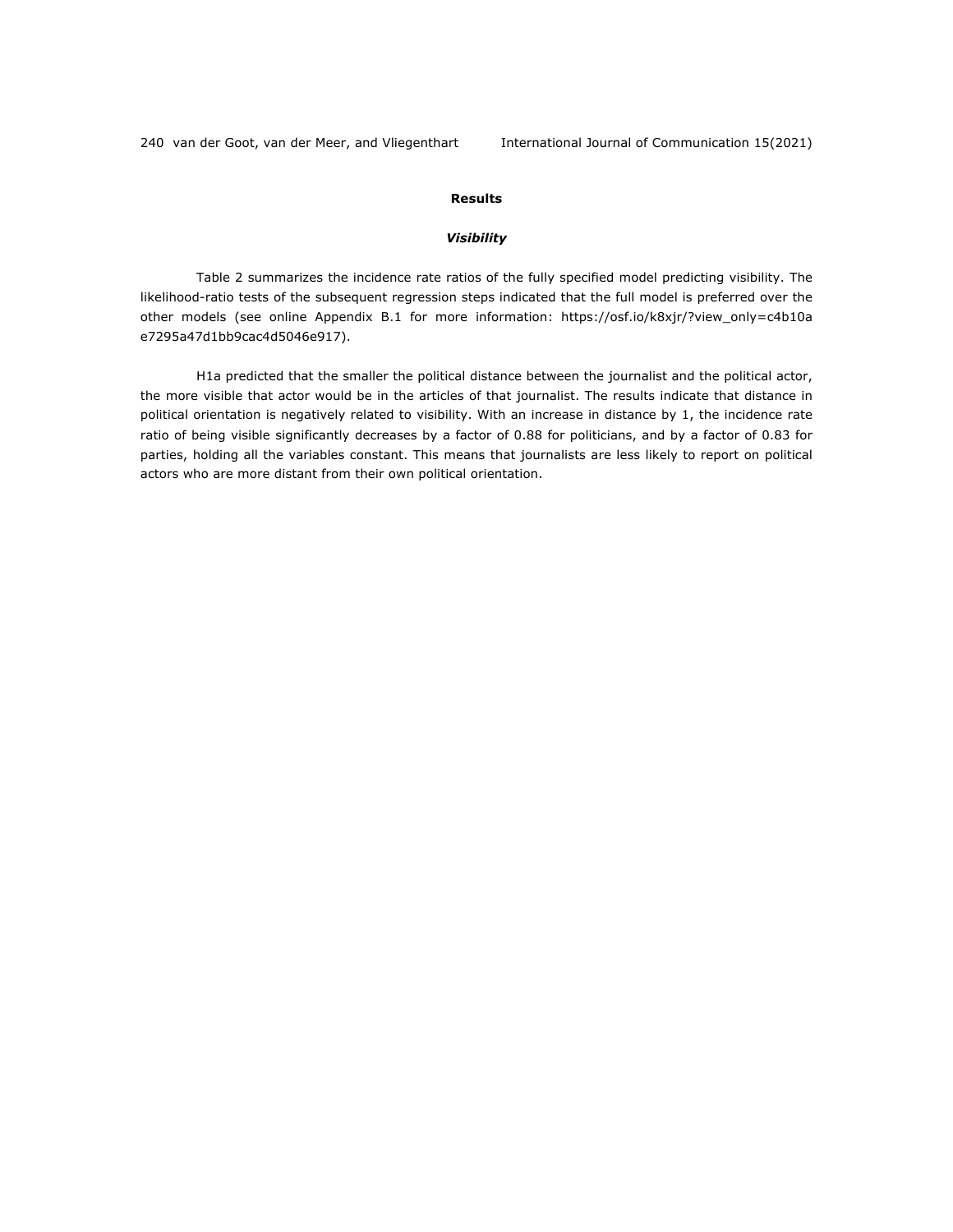|                                | -------<br>. apamaant runnapian risipinty.<br>Full Model Visibility |         |            |         |
|--------------------------------|---------------------------------------------------------------------|---------|------------|---------|
|                                | Politicians                                                         |         | Parties    |         |
| Politicians/Parties:           |                                                                     |         |            |         |
| Contact                        | $6.787***$                                                          | (0.954) | $1.853***$ | (0.129) |
| Distance political orientation | $0.877***$                                                          | (0.017) | $0.827***$ | (0.013) |
| Party leader                   | $16.631***$                                                         | (1.227) |            |         |
| Gender $(1 =$ female)          | $0.681***$                                                          | (0.041) |            |         |
| Spokesman of subject article   | $15.137***$                                                         | (1.740) |            |         |
| Minister                       | $4.129***$                                                          | (0.284) |            |         |
| Experience (standardized)      | $1.198***$                                                          | (0.029) |            |         |
| Government party (member)      | $1.419***$                                                          | (0.106) | $2.331***$ | (0.138) |
| Niche party (member)           | $0.686***$                                                          | (0.073) | $1.310***$ | (0.095) |
| Party size                     |                                                                     |         | $1.054***$ | (0.003) |
| Article:                       |                                                                     |         |            |         |
| Article length (standardized)  | $1.183***$                                                          | (0.048) | 1.388***   | (0.050) |
| <b>Broadsheet</b>              | 1.057                                                               | (0.178) | 1.160      | (0.180) |
| Tabloid                        | 0.980                                                               | (0.129) | 0.942      | (0.113) |
| Journalist:                    |                                                                     |         |            |         |
| Frequency of contact           | $1.550***$                                                          | (0.164) | 1.241      | (0.163) |
| Constant                       | $0.002***$                                                          | (0.001) | $0.054***$ | (0.021) |
| Random effects:                |                                                                     |         |            |         |
| Journalist level               |                                                                     |         |            |         |
| Variance component             | $0.292**$                                                           | (0.113) | $0.477***$ | (0.183) |
| Article level                  |                                                                     |         |            |         |
| Variance component             | $0.917***$                                                          | (0.079) | $0.763***$ | (0.063) |
| LR-test versus Model 3 (chi)   | 65.32                                                               |         | 228.91     |         |
| LR-test versus Model 3 $(p)$   | p < 0.001                                                           |         | p < 0.001  |         |
| Observations                   | 203,681                                                             |         | 17,710     |         |

*Note*. IRR (Standard errors). \* *p* < 0.05, \*\* *p* < 0.01, \*\*\* *p* < 0.001.

Turning to H2a, it was expected that political actors who have the most often personal contact with a journalist would also be more visible in news articles written by that journalist. Table 2 shows that contact is positively associated with being visible, both for individual politicians and for parties, and that this association is relatively strong compared with the other variables. Personal contact increases the average expected visibility of politicians by a factor of 6.787 and parties with a factor of 1.853, controlling for all the other variables in the model. This increase seems considerable, yet considering the low mean of visibility, the overall presence of political actors in news articles should not be overestimated. To obtain a better understanding of the effect size, the predicted counts of visibility for politicians with and without regular personal contact are calculated.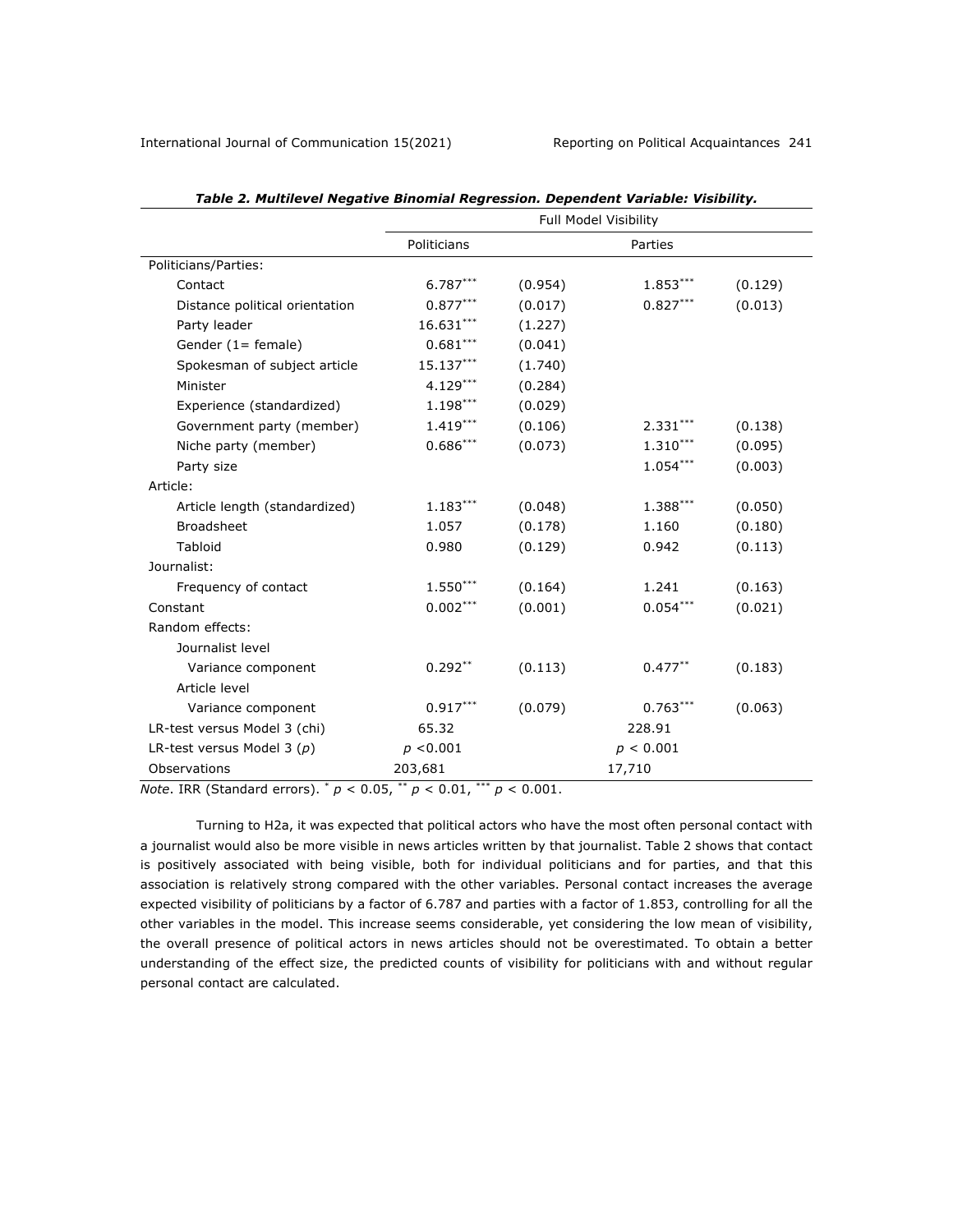Figure 1 illustrates these predicted counts of visibility when all the other variables are held constant at their mean. The predicted count for politicians with personal contact is around 30 percentage points higher compared with politicians who do not have this regular personal contact. Besides, the predicted count of visibility in an article is around 45% for parties without personal contact and almost 85% for parties with contact (see online Appendix B.1 for more information: https://osf.io/k8xjr/?view\_only=c4b10ae72 [95a47d1bb9cac4d5046e917\). This difference is substantial and in line with H2a. However, the confidence](https://osf.io/k8xjr/?view_only=c4b10ae7295a47d1bb9cac4d5046e917) intervals are quite large, and the absolute results should therefore be considered with caution.



*Figure 1. Predicted count of visibility for politicians with and without regular personal contact.*

#### *Prominence*

Table 3 shows the explanatory power of the aforementioned variables on the prominence of politicians in the news. Interestingly an increase in the distance of political orientation is not only negatively associated with visibility but also with prominence (H1b). For each unit increase in distance of political orientation, the proportional odds of being quoted and paraphrased versus the other categories (nothing, only quoted or paraphrased) decreases by 11%, controlling for all the remaining variables. This means that politicians who have a similar political orientation as the journalist are likelier to be both quoted and paraphrased in the article of that journalist. Results are in line with H1b.

#### *Table 3. Multilevel Ordinal Logistic Regression. Dependent variable: Prominence.*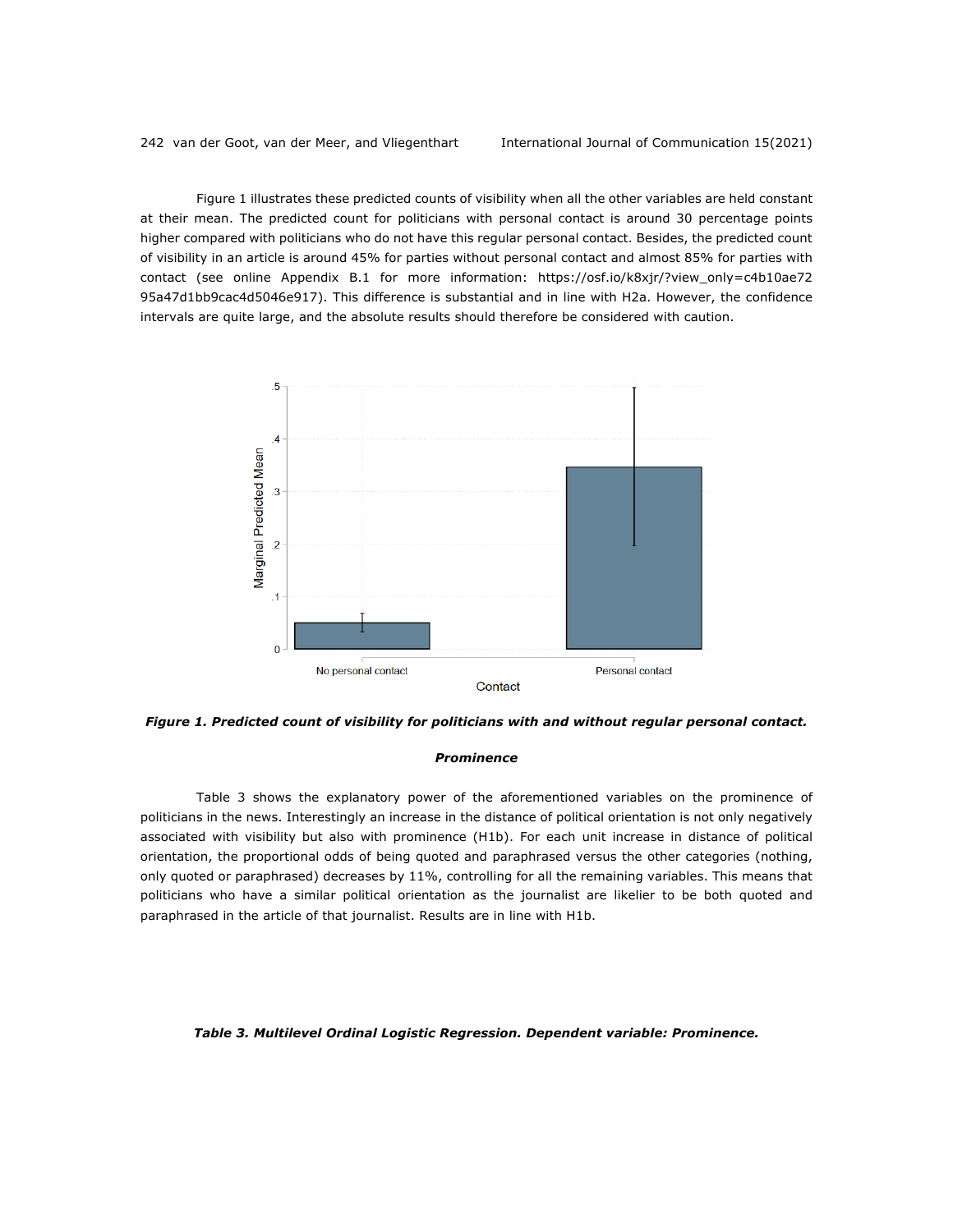|                                   | <b>Full Model Prominence</b> |         |  |
|-----------------------------------|------------------------------|---------|--|
|                                   | Politicians                  |         |  |
| Politicians                       |                              |         |  |
| Contact                           | $3.668***$                   | (0.316) |  |
| Distance political orientation    | $0.890***$                   | (0.017) |  |
| Party leader                      | $8.545***$                   | (0.560) |  |
| Gender $(1 =$ female)             | $0.689***$                   | (0.045) |  |
| Spokesman of subject article      | $8.840***$                   | (0.692) |  |
| Minister                          | $2.317***$                   | (0.152) |  |
| Experience in days (standardized) | $1.138***$                   | (0.027) |  |
| Government party (member)         | $1.701***$                   | (0.123) |  |
| Niche party (member)              | 1.013                        | (0.117) |  |
| Article:                          |                              |         |  |
| Article length (standardized)     | 1.021                        | (0.033) |  |
| <b>Broadsheet</b>                 | 0.848                        | (0.111) |  |
| <b>Tabloid</b>                    | 0.862                        | (0.084) |  |
| Journalist:                       |                              |         |  |
| Frequency of contact              | $1.442***$                   | (0.156) |  |
| cut1                              | $6.829***$                   | (0.327) |  |
| cut <sub>2</sub>                  | $7.800***$                   | (0.329) |  |
| Random effects:                   |                              |         |  |
| Journalist level                  |                              |         |  |
| Variance component                | $0.315*$                     | (0.125) |  |
| Article level                     |                              |         |  |
| Variance component                | $0.188***$                   | (0.040) |  |
| LR-test versus Model 3 (chi)      | 13.64                        |         |  |
| LR-test versus Model 3 $(p)$      | p < 0.01                     |         |  |
| Observations                      | 203681                       |         |  |

*Note*. Proportional odds ratios (Standard errors).  $p < 0.05$ ,  $p < 0.01$ ,  $p \le 0.001$ 

In addition, having personal contact also tends to correspond with whether politicians are quoted or paraphrased in an article. The proportional odds of being quoted and paraphrased in the news is for politicians with personal contact higher than for politicians without personal contact by a factor of 3.67 (267% higher). These findings are in line with H2b.

We have also conducted the same analysis for politicians that are mentioned at least once in the article and found that the findings do not hold. Although contact does increase the overall chance of getting quoted or paraphrased, the political sources who already get attention in an article are not necessarily likelier to get quoted (or paraphrased) in that same article. The same goes for political distance (see online Appendix B.2: https://osf.io/k8xjr/?view\_only=c4b10ae7295a47d1bb9cac4d5046e917).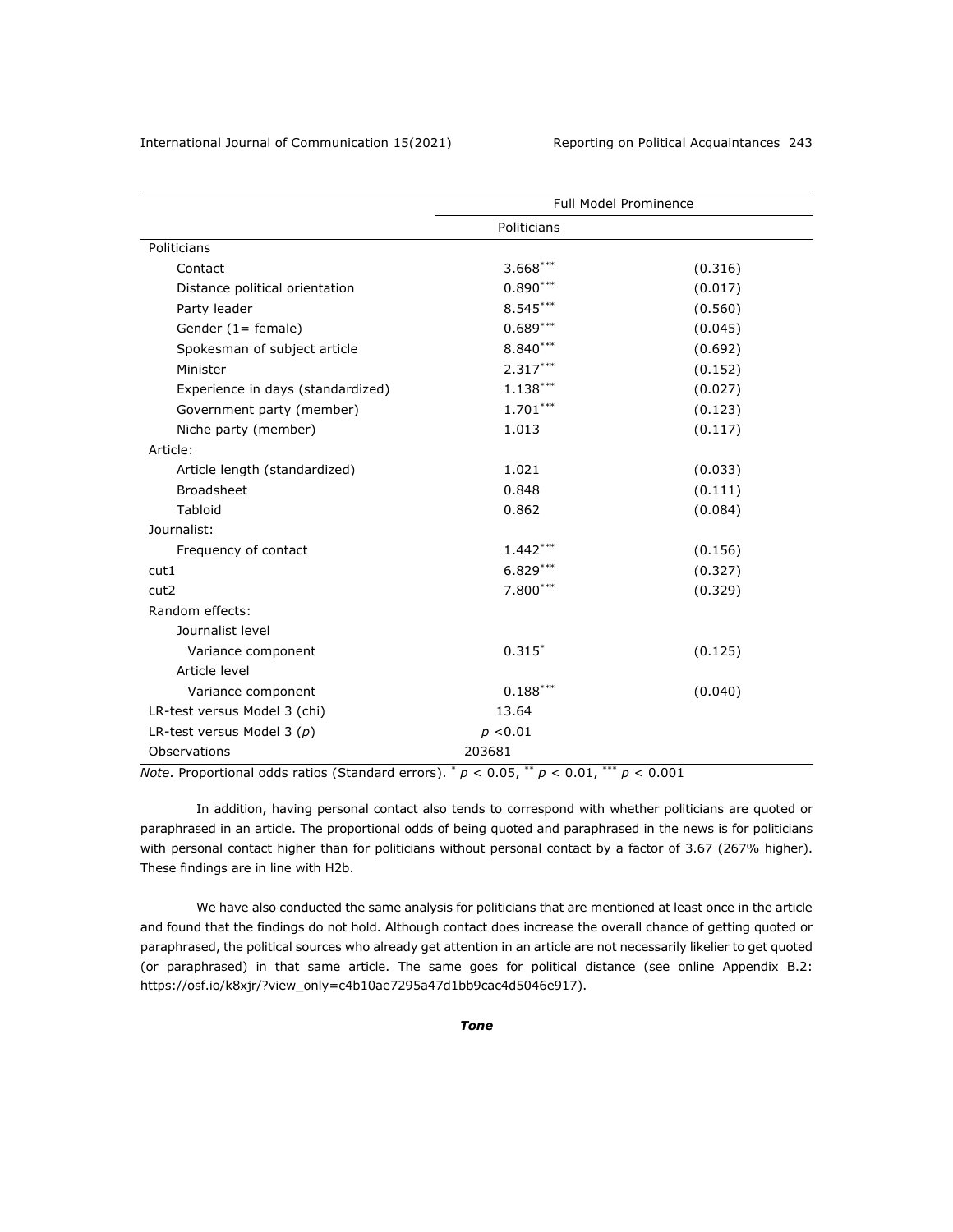Table 4 presents the proportional odds ratios of tone toward a politician or political actor mentioned in an article. The third model is presented instead of the full model since the log-likelihood test indicated that the inclusion of variables on the article and journalist level did not improve the model (see online Appendix B.3: https://osf.io/k8xjr/?view\_only=c4b10ae7295a47d1bb9cac4d5046e917).

*Table 4. Multilevel Ordinal Regression. Dependent Variable: Tone.*

|                                   | Model 3 Tone |         |             |         |
|-----------------------------------|--------------|---------|-------------|---------|
|                                   | Politicians  |         | Parties     |         |
| Politicians/Parties:              |              |         |             |         |
| Contact                           | $1.696***$   | (0.247) | $1.292*$    | (0.163) |
| Distance political Orientation    | $0.891***$   | (0.028) | 0.956       | (0.032) |
| Party leader                      | 0.865        | (0.094) |             |         |
| Gender $(1 =$ female)             | $1.380**$    | (0.159) |             |         |
| Spokesman of subject Article      | $0.637**$    | (0.090) |             |         |
| Minister                          | 0.964        | (0.113) |             |         |
| Experience in Days (standardized) | $0.906***$   | (0.034) |             |         |
| Government party (member)         | $0.731*$     | (0.093) | $0.724*$    | (0.091) |
| Niche party (member)              | 1.036        | (0.209) | 0.953       | (0.152) |
| Party size                        |              |         | $0.977***$  | (0.006) |
| cut1                              | $-2.637***$  | (0.189) | $-3.325***$ | (0.144) |
| cut <sub>2</sub>                  | $0.865***$   | (0.170) | $1.271***$  | (0.123) |
| Random effects:                   |              |         |             |         |
| Journalist level                  |              |         |             |         |
| Variance component                | 0.170        | (0.106) | 0.000       | (0.000) |
| Article level                     |              |         |             |         |
| Variance component                | $0.636***$   | (0.141) | $2.676***$  | (0.265) |
| LR-test versus Model 2 (chi)      | 94.64        |         | 61.00       |         |
| LR-test versus Model 2 $(p)$      | p < 0.001    |         | p < 0.001   |         |
| Observations                      | 2792         |         | 3285        |         |

*Note*. Odds ratios (standard errors). \* *p* < 0.05, \*\* *p* < 0.01, \*\*\* *p* < 0.001

H1c predicted that if the political distance between a journalist and a politician becomes smaller, the coverage of that politician becomes more positive. Table 4 shows a negative significant association between political distance and tone of coverage of politicians. With a unit increase in political distance, the proportional odds of positive coverage versus negative or neutral coverage decreases by almost 10%, holding all the other variables constant. Put differently, if the political orientation of a journalist and a politician are further apart, the journalist is less likely to provide the politician with positive coverage, which is in line with H1c. However, this association does not hold with regard to political parties. The tone of coverage does not become significantly more negative if the distance in political orientation between the journalists and the parties increases.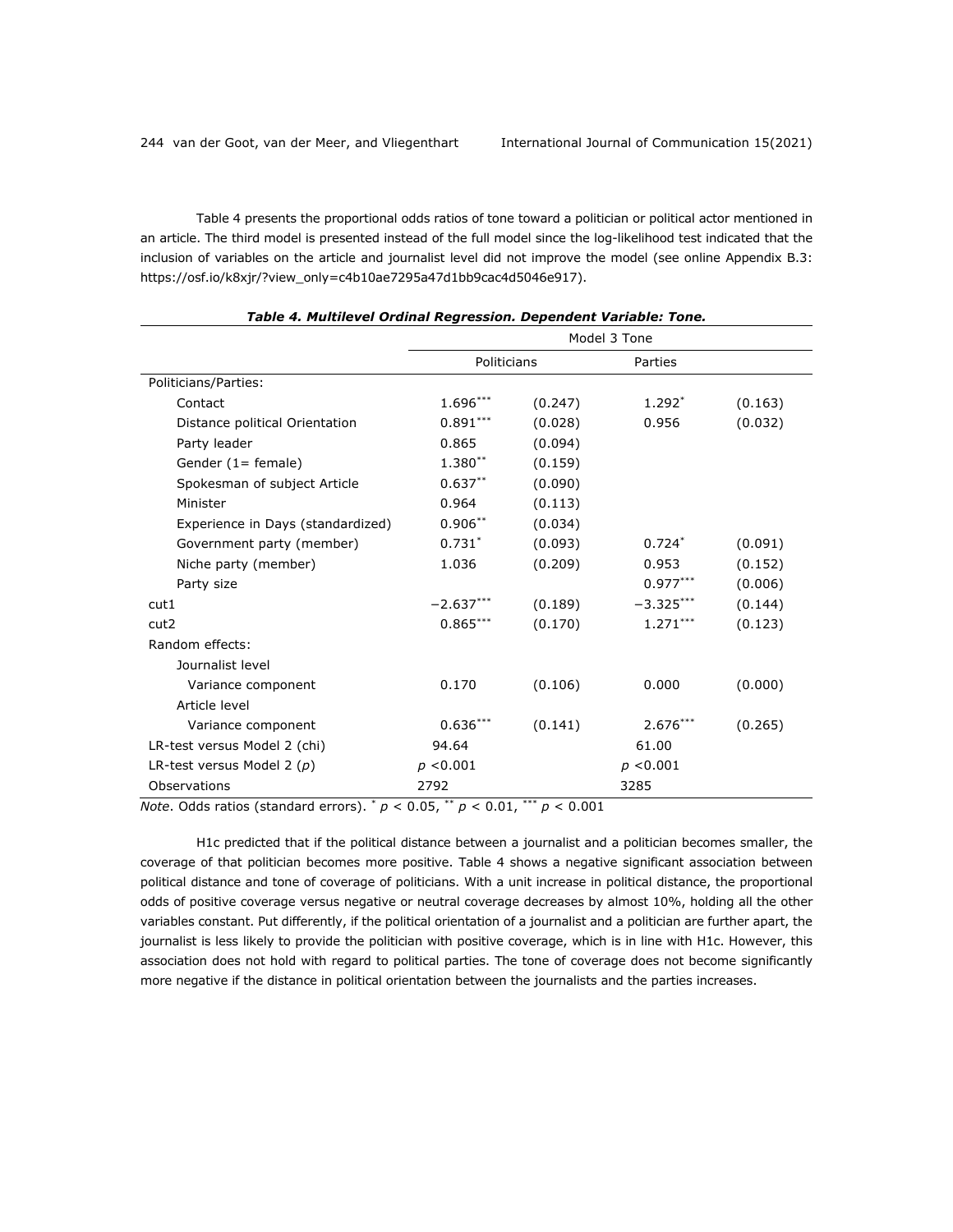The positive association of contact found with regard to visibility and prominence also appears to be present for tone. The proportional odds of positive coverage versus negative or neutral coverage is for politicians with personal contact higher than for politicians without this contact with a factor of 1.696. To facilitate the interpretation of the odds ratios, the predicted probabilities for politicians with and without regular personal contact of positive and negative coverage, while keeping the other variables at their means, are presented in Figure 2. This figure illustrates that politicians with personal contact with the journalist who wrote the article are likelier to receive positive coverage, around 29%, compared with politicians without personal contact, just over [20%. For parties, a similar trend can be found \(see online Appendix B.3:](https://osf.io/k8xjr/?view_only=c4b10ae7295a47d1bb9cac4d5046e917) https://osf.io/k8xjr/?view\_only =c4b10ae7295a47d1bb9cac4d5046e917). Parties without personal contact have, on average, a 12% chance of receiving positive coverage, compared with parties with personal contact who have around a 15% chance. These results lend some support to H2c, but the overlapping confidence intervals do signify that differences are not omnipresent and deviant cases occur relatively frequently.



*Figure 2. Predicted probabilities of negative versus positive tone toward politicians.*

#### **Conclusion**

The main aim of this study was to explore how the personal interaction between political journalists and politicians relate to journalists' coverage of these politicians and their parties. Personal relations were expected to be associated with an increase in the visibility, prominence, and positive coverage of political actors in the news. The study draws on a unique combination of data sources that enabled us to move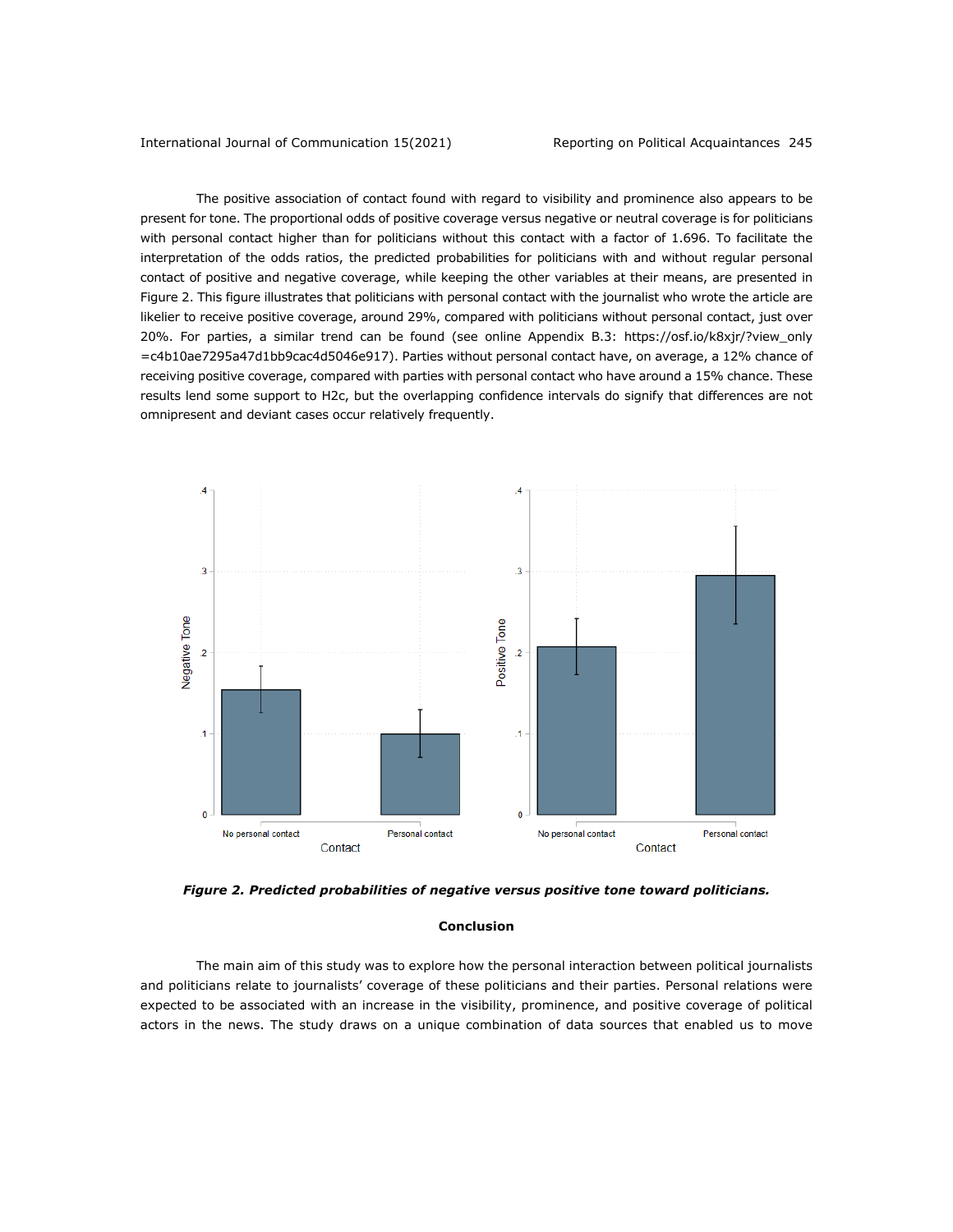beyond analyzing perceptive measures of influence on journalistic productions, toward measuring whether the personal contact of journalists with their political sources is related to the presence and positive portrayal of these sources in their news articles.

The empirical analyses indicated that regular personal contact between journalists and political actors can contribute to media visibility and prominence. The political actors that are among the most personally contacted sources for a journalist are likelier to be visible, quoted, and paraphrased in the newspaper articles of that journalist. This is in line with the theoretical expectation that politicians can increase their presence in the news by establishing personal relationships with political reporters (e.g., Aalberg & Strömbäck, 2011). This presence should, however, not be exaggerated. Although there is an increase for political sources, the findings of this study also signify that overall visibility for individual politicians remains rather low.

For the tone of coverage, there seems to be some indication of a positive bias as politicians (and parties) that have regular personal contact are likelier to be presented positively. However, the greater part of the coverage remains neutral, and politicians who do not have regular contact with the journalists also frequently receive positive coverage. Moreover, it is important to reemphasize that the intercoder reliability of tone toward political parties slightly deviates from the statistical standard that has been set for reliable measurements. As this study is explanatory, we considered the measure to be acceptable; yet, it is recommended that future research considers whether the preliminary findings of this study replicate.

This study has also provided some support for the idea that political closeness between the journalist and politician/party matters for news-making (Haselmayer et al., 2017; Patterson & Donsbach, 1996). Journalists are likelier to provide similar-minded politicians with significant presence in their news articles, and they are likelier to provide them with positive coverage. They might do so because they want to satisfy their readership by favoring some actors over others or because it is simply not possible to exclude political preferences (Haselmayer et al., 2017).

Notwithstanding these interesting findings, this study has some important shortcomings. First, given the small sample size of journalists, it is hard to substantiate claims outside the sample, and we have to be extremely careful with overstating the implications of our findings. There also could have been selection bias of these journalists, as only half of the initial respondents of the survey were willing to share their political sources. Nonetheless, considering that the original sample consists of a select group of journalists, who have been known to be difficult to recruit for research and very hesitant to share information about their political preferences and contact, this research has provided us some interesting insight about journalists' interaction with politicians and political parties and how they relate to news-making.

Second, we have tried to account for a range of potential alternative explanations on various levels (i.e., by including outlet characteristics). However, we did not include the strategies and efforts politicians make to get into the news, either positive or deliberately negative (see van Dalen, 2019). Although they might partially be reflected by individual contacts with journalists, they encompass a wide range of other activities (see, e.g., Gershon, 2012) that we were unable to systematically collect.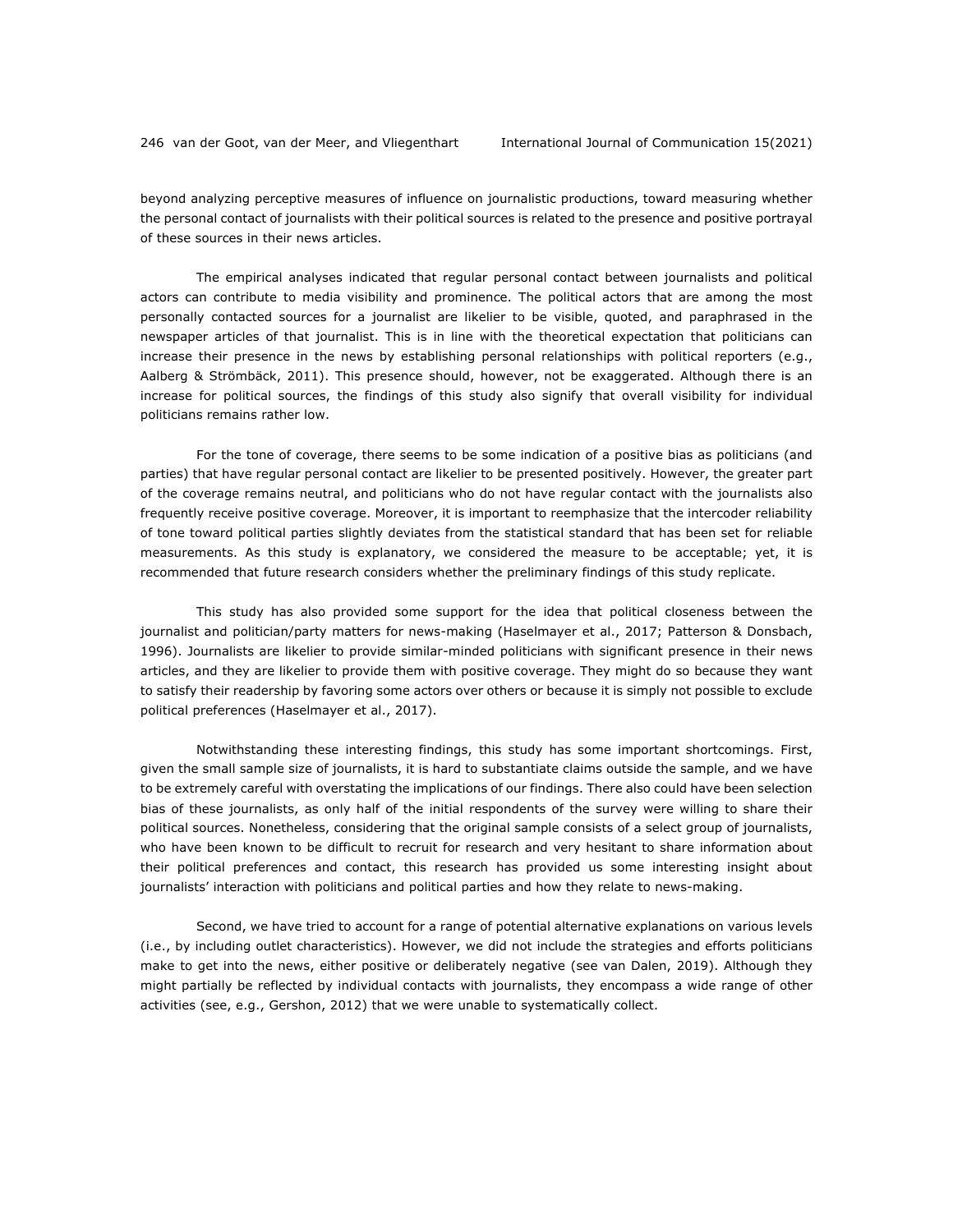Finally, as this study only relies on cross-sectional data, it is not possible to draw strict inferences about causality. Given the theory, we expected that a journalist's reporting style differs because of a personal relationship, but since there is no information on reporting style before personal contact, causal claims cannot be made. Furthermore, we could not assess the linearity of the effect—whether increased contact causes more coverage—because there is no information on the intensity of contact among the sources.

Overall, the findings of this study do give rise to a more normative question: To what extent should we consider it problematic that the political background and personal interactions of journalists are associated with their reporting? On the one hand, it could be argued that both influences are inherent to political journalism and that it is both impossible as well as undesirable to exclude them. Especially personal contact is crucial for gaining access to more and better political information and journalism seems unthinkable without these interactions. On the other hand, it does also raise some concerns about favoritism and politically independent news-making (McNair, 2009). If journalists report more on politicians who they have personal relationships with and whose political ideas they favor, the public could potentially be misguided in their perception of who is considered important in the political domain. However, the influence on perception should not be overstated as voters do not rely on a single source for their political information, they often turn to different media and are presented with alternative views. Moreover, journalists will not necessarily give all politicians, who are good at getting access to the media, attention. Studies have shown that extreme utterances, for instance, are less likely to be covered (e.g., van Dalen, 2019). Finally, it has to be noted that Dutch journalists do not construct news articles in complete isolation. Although Dutch reporters greatly value their autonomous position, news stories also get reviewed by the editor before they get published (Pleijter, Hermans, & Vergeer, 2012). Hence, there are also external influences that can minimize the effect of personal interactions and political background on political reporting.

#### **References**

- Aalberg, T., & Strömbäck, J. (2011). Media-driven men and media-critical women? An empirical study of gender and MPs' relationships with the media in Norway and Sweden*. International Political Science Review*, *32*(2), 167–187. doi:10.1177/0192512110378902
- Bennett, W. L., & Entman, R. M. (2001). Mediated politics: An introduction. In W. B. Lance & M. E. Robert (Eds*.*), *Mediated politics: Communication in the future of democracy* (pp. 1‒32). New York, NY: Cambridge University Press.
- Boukes, M., van de Velde, B., Araujo, T., & Vliegenthart, R. (2020). What's the tone? Easy doesn't do it: Analyzing performance and agreement between off-the-shelf sentiment analysis tools. *Communication Methods and Measures*, *14*(2), 83–104. doi:10.1080/19312458.2019.1671966
- Brants, K., de Vreese, C., Möller, J., & van Praag, P. (2010). The real spiral of cynicism? Symbiosis and mistrust between politicians and journalists. *The International Journal of Press/Politics*, *15*(1), 25–40. doi:10.1177/1940161209351005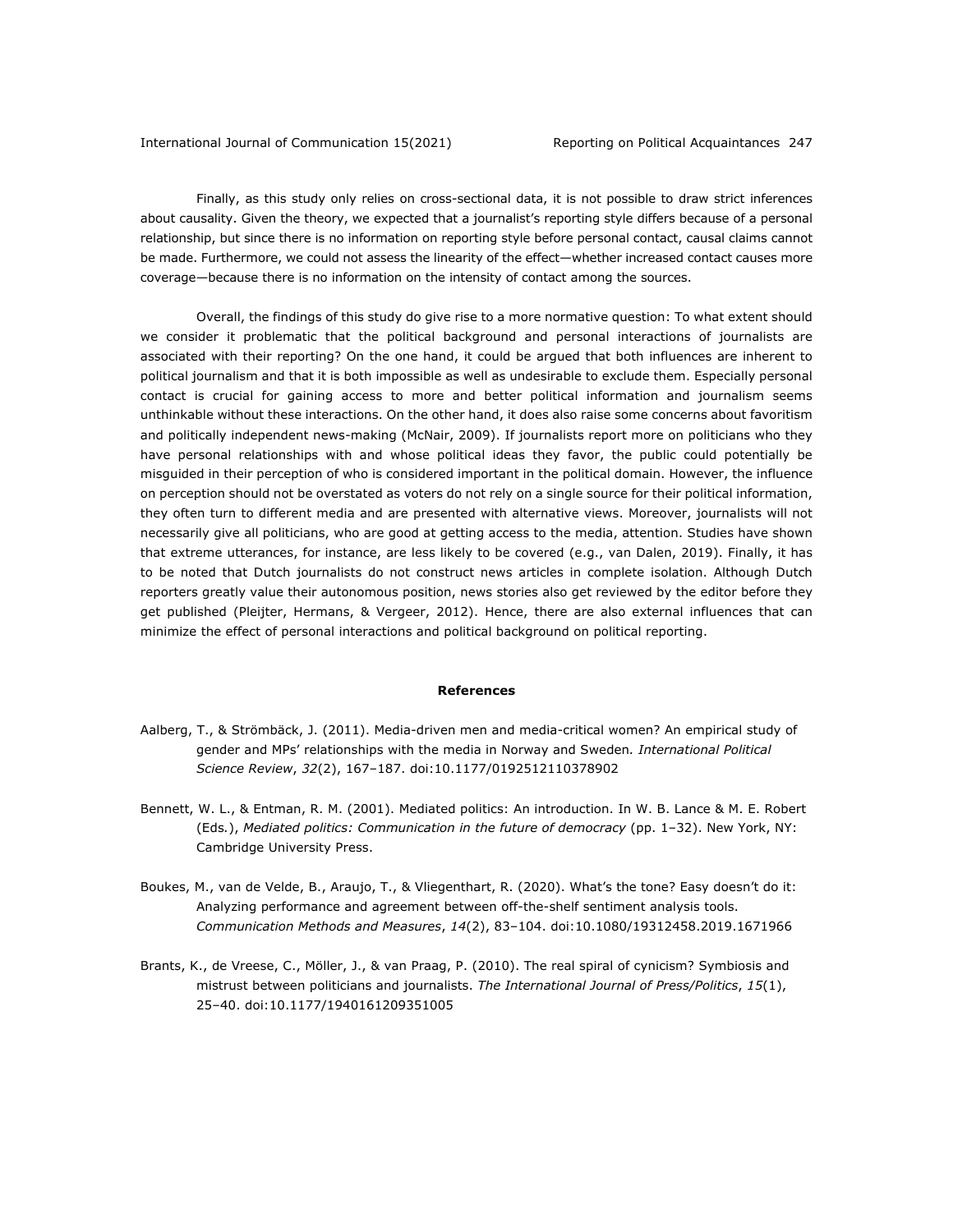- Brants, K., & van Praag, P. (2006). Signs of media logic half a century of political communication in The Netherlands. *Javnost-The Public*, *13*(1), 25–40. doi:10.1080/13183222.2006.11008905
- Ceron, A., Splendore, S., Hanitzsch, T., & Thurman, N. (2019). Journalists and editors: Political proximity as determinant of career and autonomy. *The International Journal of Press/Politics*, *24*(4), 487– 507. doi:10.1177/1940161219862489
- Cook, T. E. (2006). The news media as a political institution: Looking backward and looking forward. *Political Communication*, *23*(2), 159–171. doi:10.1080/10584600600629711
- Davis, A. (2009). Journalist–source relations, mediated reflexivity and the politics of politics. *Journalism Studies*, *10*(2), 204–219. doi:10.1080/14616700802580540
- de Ruiter, R., & Vliegenthart, R. (2018). Understanding media attention paid to negotiations on EU legislative acts: A cross-national study of the United Kingdom and The Netherlands. *Comparative European Politics*, *16*(4), 649–668. doi:10.1057/s41295-017-0090-1
- Deuze, M. (2005). What is journalism? Professional identity and ideology of journalists reconsidered. *Journalism*, *6*(4), 442–464. doi:10.1177/1464884905056815
- Dindler, C. (2015). Negotiating political news: The two phases of off-the-record interaction. *Journalism*, *16*(8), 1124–1140. doi:10.1177/1464884914555963
- Geers, S., Bos, L., & de Vreese, C. H. (2017). Informed switchers? How the impact of election news exposure on vote change depends on political information efficacy*. International Journal of Communication*, *11*, 1857–1878.
- Gershon, S. A. (2012). Press secretaries, journalists, and editors: Shaping local congressional news coverage. *Political Communication*, *29*(2), 160–183. doi:10.1080/10584609.2012.671230
- Haselmayer, M., Wagner, M., & Meyer, T. M. (2017). Partisan bias in message selection: Media gatekeeping of party press releases. *Political Communication*, *34*(3), 367–384. doi:10.1080/10584609.2016.1265619
- Helfer, L., & Van Aelst, P. (2016). What makes party messages fit for reporting? An experimental study of journalistic news selection. *Political Communication*, *33*(1), 59–77. doi:10.1080/10584609.2014.969464
- Hopmann, D. N., Vliegenthart, R., de Vreese, C., & Albæk, E. (2010). Effects of election news coverage: How visibility and tone influence party choice. *Political Communication*, *27*(4), 389–405. doi:10.1080/10584609.2010.516798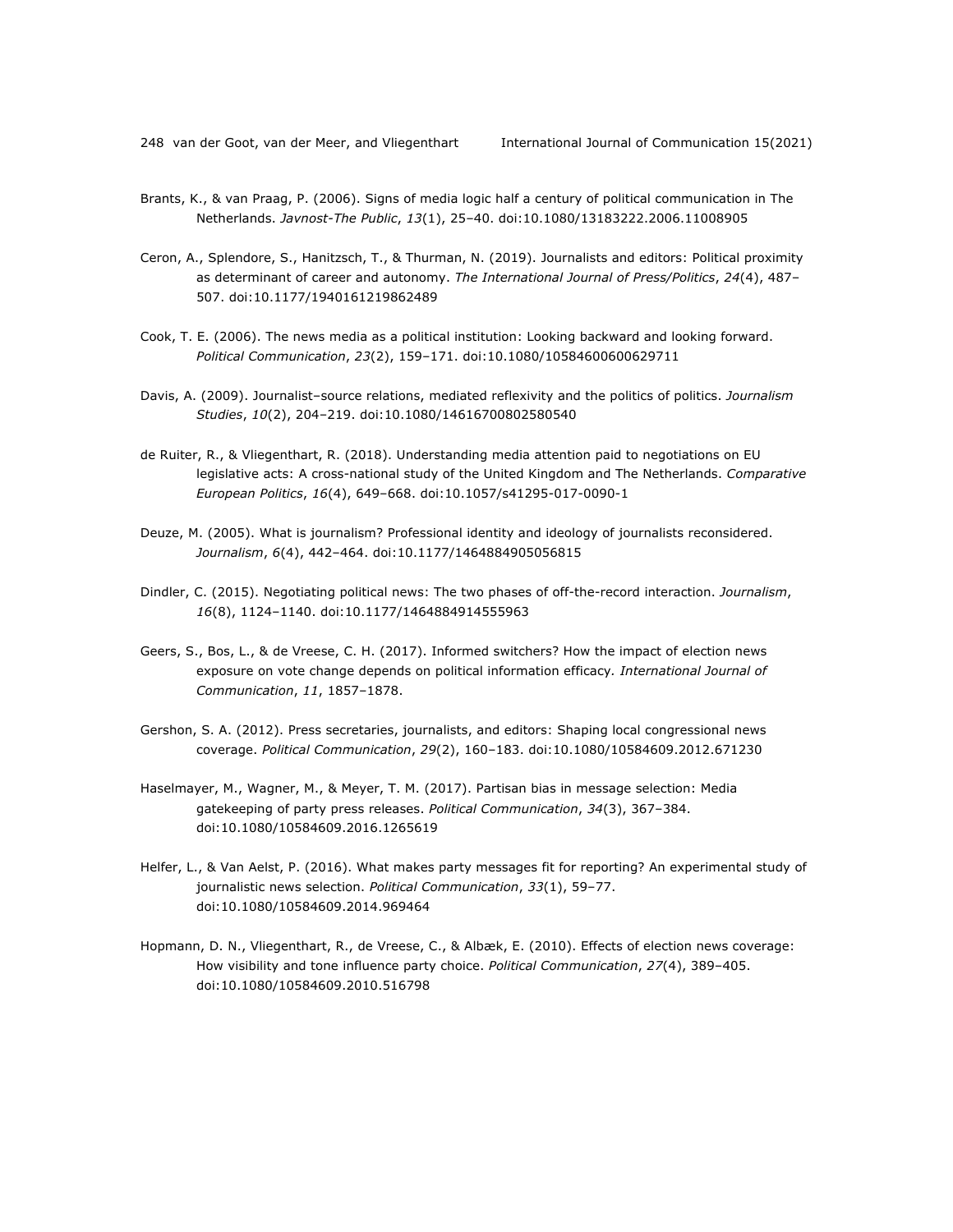- Iyengar, S., & Westwood, S. J. (2015). Fear and loathing across party lines: New evidence on group polarization. *American Journal of Political Science*, *59*(3), 690–707. doi:10.1111/ajps.12152
- Lau, R. R., & Pomper, G. M. (2004). *Negative campaigning: An analysis of US Senate elections*. Lanham, MD: Rowman & Littlefield.
- Maurer, P., & Beiler, M. (2018). Networking and political alignment as strategies to control the news: Interaction between journalists and politicians. *Journalism Studies*, *19*(14), 2024–2041. doi:10.1080/1461670X.2017.1310627
- McNair, B. (2009). Journalism and democracy. In K. Wahl-Jørgensen and T. Hanitzsch (Eds.), *The handbook of journalism studies* (pp. 237–249). London, UK: Routledge.
- Patterson, T. E., & Donsbach, W. (1996). News decisions: Journalists as partisan actors. *Political Communication*, *13(4*), 455–468.
- Pleijter, A., Hermans, L., & Vergeer, M. (2012). Journalists and journalism in The Netherlands. In D. H. Weaver & L. Willnat (Eds.). *The global journalist in the 21st century* (pp. 242–254). New York, NY: Routledge.
- Reinemann, C., & Baugut, P. (2014). Political journalists as communicators. The impact of individual characteristics on their work. In C. Reinemann (Ed.), *Political communication* (pp. 325–348)*.* Berlin, Germany: De Gruyter.
- Schudson, M. (2003). *The sociology of news*. New York, NY: Norton.
- Shoemaker, P. J., & Reese, S. D. (1996). *Mediating the message: Theories of influences on mass media content*. White Plains, NY: Longman.
- Shoemaker, P. J., Vos, T. P., & Reese, S. D. (2009). Journalists as gatekeepers. In K. Wahl-Jørgensen and T. Hanitzsch (Eds.), *The handbook of journalism studies* (pp. 93–107). London, UK: Routledge.
- Skovsgaard, M., & van Dalen, A. (2013). The fading public voice: The polarizing effect of commercialization on political and other beats and its democratic consequences. *Journalism Studies*, *14*(3), 371–386. doi:10.1080/1461670X.2012.701905
- Splendore, S., & Curini, L. (2020). Proximity between citizens and journalists as a determinant of trust in the media. An application to Italy. *Journalism Studies*, *21*(9), 1167–1185. doi:10.1080/1461670X.2020.1725601
- Strömbäck, J., & Van Aelst, P. (2013). Why political parties adapt to the media: Exploring the fourth dimension of mediatization. *International Communication Gazette*, *75*(4), 341–358. doi:10.1177/1748048513482266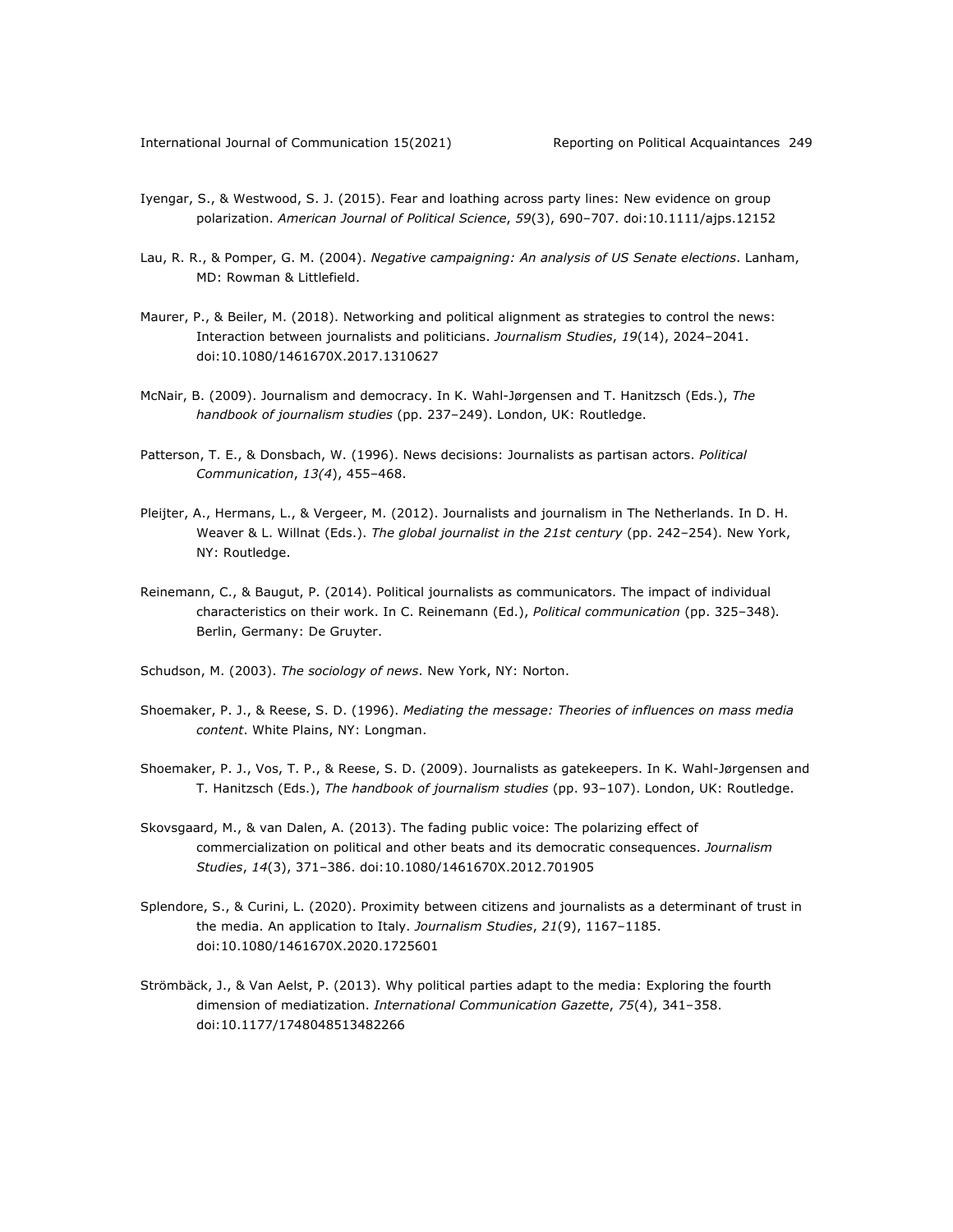- Tresch, A. (2009). Politicians in the media: Determinants of legislators' presence and prominence in Swiss newspapers. *The International Journal of Press/Politics*, *14*(1), 67–90. doi:10.1177/1940161208323266
- Trilling, D., van de Velde, B., Kroon, A. C., Löcherbach, F., Araujo, T., Strycharz, J., . . . & Jonkman, J. G. (2018, October). *INCA: Infrastructure for content analysis.* Paper presented at the IEEE 14th International Conference on E-science, Amsterdam, The Netherlands.
- Van Aelst, P., & Aalberg, T. (2011). Between trust and suspicion: A comparative study of the relationship between politicians and political journalists in Belgium, Norway and Sweden. *Javnost-The Public*, *18*(4), 73–88. doi:10.1080/13183222.2011.11009068
- Van Aelst, P., Brants, K., van Praag, P., de Vreese, C., Nuytemans, M., & van Dalen, A. (2008). The fourth estate as superpower? An empirical study of perceptions of media power in Belgium and The Netherlands. *Journalism Studies*, *9*(4), 494–511. doi:10.1080/14616700802114134
- Van Aelst, P., Sehata, A., & van Dalen, A. (2010). Members of parliament: Equal competitors for media attention? An analysis of personal contacts between MPs and political journalists in five European countries. *Political Communication*, *27*(3), 310–325. doi:10.1080/10584609.2010.496711
- Van Aelst, P., & Walgrave, S. (2016). Information and arena: The dual function of the news media for political elites. *Journal of Communication*, *66*(3), 496–518. doi:10.1111/jcom.12229
- van Dalen, A. (2019). Rethinking journalist–politician relations in the age of populism: How outsider politicians delegitimize mainstream journalists. *Journalism*, 1–18. doi:10.1177/1464884919887822
- van Dalen, A., de Vreese, C. H., & Albæk, E. (2012). Different roles, different content? A four-country comparison of the role conceptions and reporting style of political journalists. *Journalism*, *13*(7), 903–922. doi:10.1177/1464884911431538
- van der Pas, D., van der Brug, W., & Vliegenthart, R. (2017). Political parallelism in media and political agenda-setting. *Political Communication*, *34*(4), 491–510. doi:10.1080/10584609.2016.1271374
- Vliegenthart, R., Boomgaarden, H. G., & Boumans, J. (2011). Changes in political news coverage: Personalization, conflict and negativity in British and Dutch newspapers. In K. Brants & K. Voltmer (Eds.), *Political communication in postmodern democracy* (pp. 92–110). London, UK: Palgrave Macmillan.
- Vos, D. (2014). Which politicians pass the news gates and why? Explaining inconsistencies in research on news coverage of individual politicians. *International Journal of Communication*, *8*, 2438–2461.